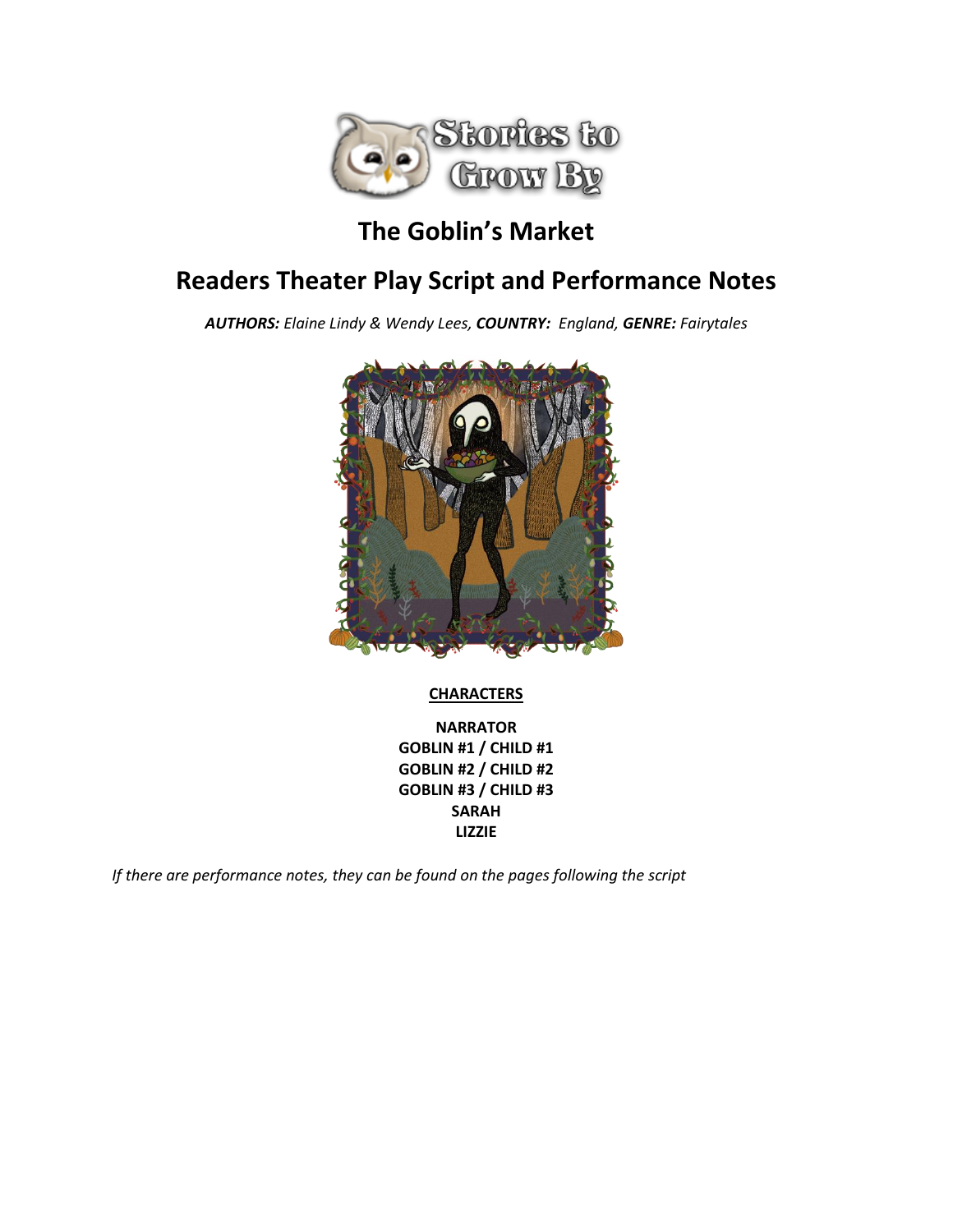# **Scene 1 – Forest**

**[Stage Set:** The stage is divided into two sets. At one end of the stage is a forest, and at the other end is the interior of a cottage. A backdrop can be painted to show both locations- a darkish cluster of trees on one side, and a cottage wall made of logs and a window with curtains on the other side. In the forest area there are a few free-standing trees (See **Performance Notes** for how to make trees) around a table, and at the very forefront of the stage there is a long, crumpled blue sheet to suggest a stream.]

[In the cottage area, place a small table, two chairs, a coat rack, and two beds. (See **Performance Notes** for suggestions for how to set up the stage and how to make beds). There is also a flower pot, which will be used in Scene 5.]

# **NARRATOR:**

Hello, everyone. This play, "The Goblin Market," is based on a story written long ago by Christina Rossetti (pronounce: rose-ETT-ee) of England. It's brought to you by *Stories to Grow by*. A lot of the play will sound like a poem. There's a reason for that. This story IS a poem.

[NARRATOR steps forward.]

#### **NARRATOR:**

Morning and evening, Maids heard the goblins cry…

[GOBLIN #1, GOBLIN #2, and GOBLIN #3 enter, carrying wicker baskets of brightly colored plastic fruit.]

# **GOBLIN #1:**

Come buy the fruit of our orchard.

#### **GOBLIN #2:**

Come buy! Come buy!

# **GOBLIN #3:**

*(holds out fruit to display such as apples, lemons, or oranges)* Apples and quinces, Lemons and oranges,

[LIZZIE and SARAH enter, carrying stoneware pitchers. They kneel at the "stream" and pretend to fill their pitchers with water.]

# **GOBLIN #1:**

(*holds out a carton of red berries and cherries)*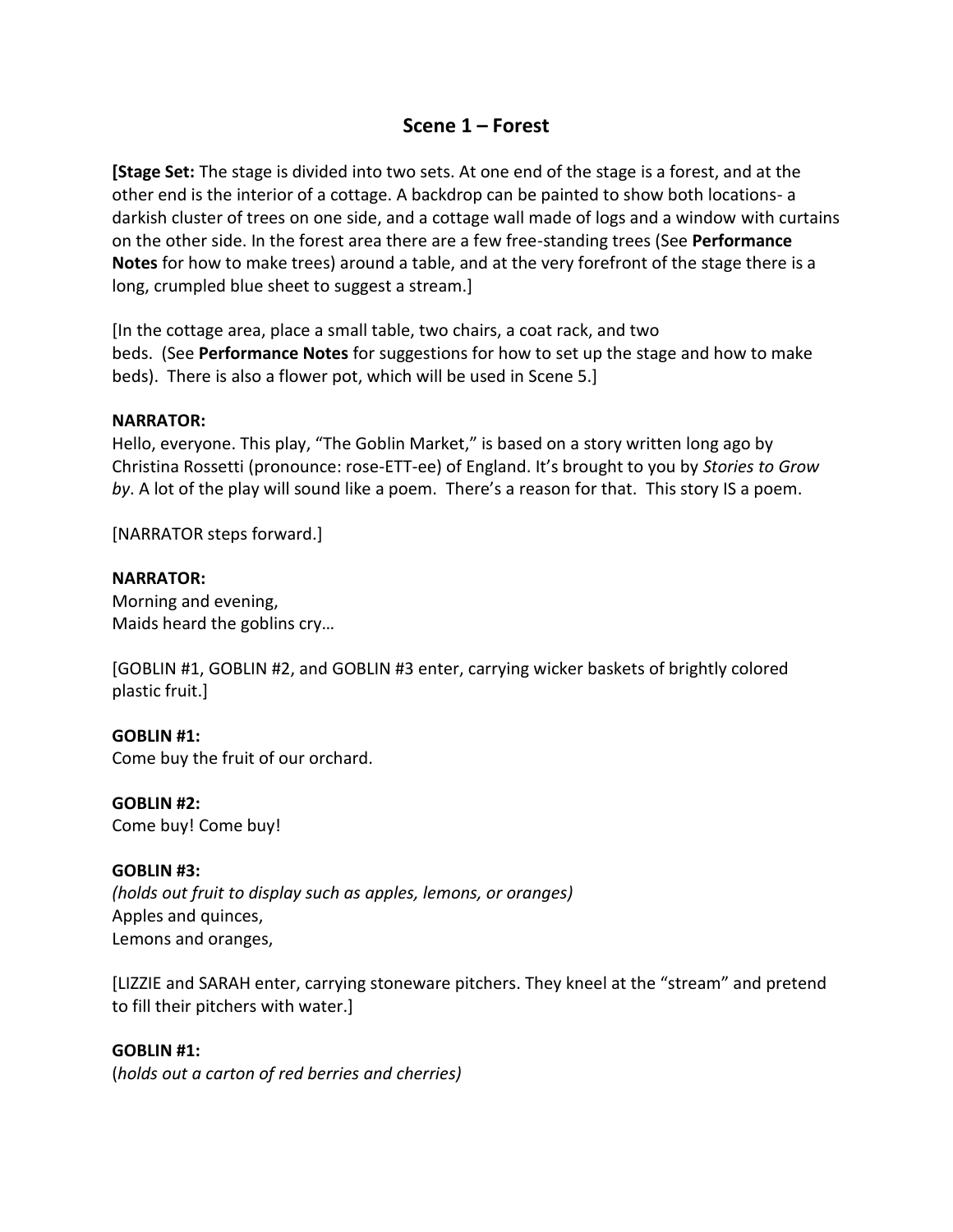Plump unpecked cherries, Melons, raspberries

**GOBLIN #2:** Fresh grapes in a cluster, Apples bright and red in luster

[GOBLINS add their fruit to the stand.]

# **ALL GOBLINS:**

Come buy, come buy!

[SARAH stands and turns her head to listen to the GOBLINS.]

# **GOBLIN #3:**

Taste them and try. Come buy.

# **ALL GOBLINS:**

Come buy!

# **SARAH:**

*(tugs on Lizzie's sleeve*) Lizzie, look! Don't those cherries look amazing? (*drifts towards fruit stand*)

# **LIZZIE:**

Sarah, stop! (*rushes after Sarah)*

# **SARAH:**

(*hovers over the display of fruit*) Everything looks… (*inhales deeply)* and smells divine!

[LIZZIE keeps her eyes cast down, grabs SARAH's hand, and pulls her away from the stand.]

# **LIZZIE:**

No, sister! Look away! (*turns her back to the goblins, squeezes her eyes tightly shut*)

# **SARAH:**

(*yanks arm away*) It's just fruit, Lizzie. (*takes a piece of fruit and turns it around, gazing at it appreciatively)* Just. PERFECT. Fruit.

# **LIZZIE:**

*(turns with her back against Sarah and facing the audience, searches for her sister with her free hand)* Sarah, this fruit is TOO perfect! Each one so round and bright. Real fruit from the earth, exposed to sun and rain, doesn't grow without a blemish. This is the work of dark magic! Sister, these are Goblin men!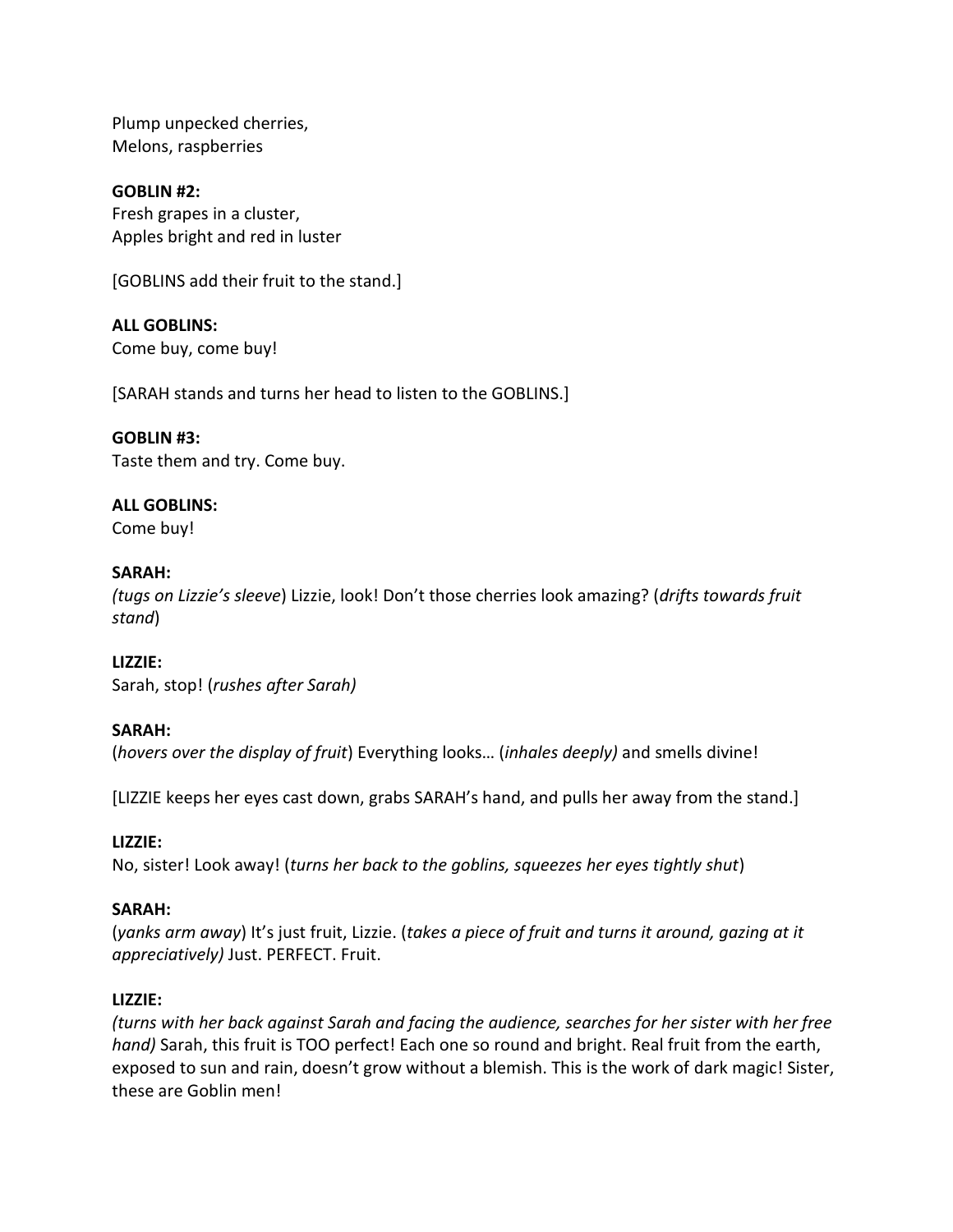# **SARAH:**

Nonsense! We just don't get such fine *(holds up a piece of fruit and longingly gazes at it*) fruit at home. *(speaking in a dreamlike state*) How sweet even one bite must taste!

#### **GOBLIN #2:**

Sweet to the tongue and ripe to the eye. Come buy!

#### **ALL GOBLINS:**

Come buy!

**GOBLIN #3:** Taste them and try!

#### **LIZZIE:**

Sarah, think about it. The season just turned from winter to spring. How could fruit be ripe already? There's no doubt this is magic—evil magic!

#### **GOBLIN #1:**

*(offers Sarah a strawberry*) Taste them and try!

# **LIZZIE:**

Don't listen, Sarah! (*outstretches her hand to Sarah*) Come on, we've finished filling our pitchers. Let's go home.

[LIZZIE begins to walk away, still averting her eyes.]

#### **SARAH:**

I'll be right behind you. (*dreamlike*) Maybe I'll stay just a minute …

[LIZZIE exits while SARAH goes to the fruit stand. GOBLINS, each with fruit in hand, encircle her and dance around, holding a piece of fruit up to her face.]

#### **GOBLIN #1:**

(*offers Sarah an apple*) Come buy!

# **GOBLIN #2:**

(*offers Sarah a bunch of grapes*) Come buy!

#### **GOBLIN #3:**

(*holds up a large fruit basket*) Taste them and try!

#### **SARAH:**

(*despondent)* Good folk, I have no coin with which to deal,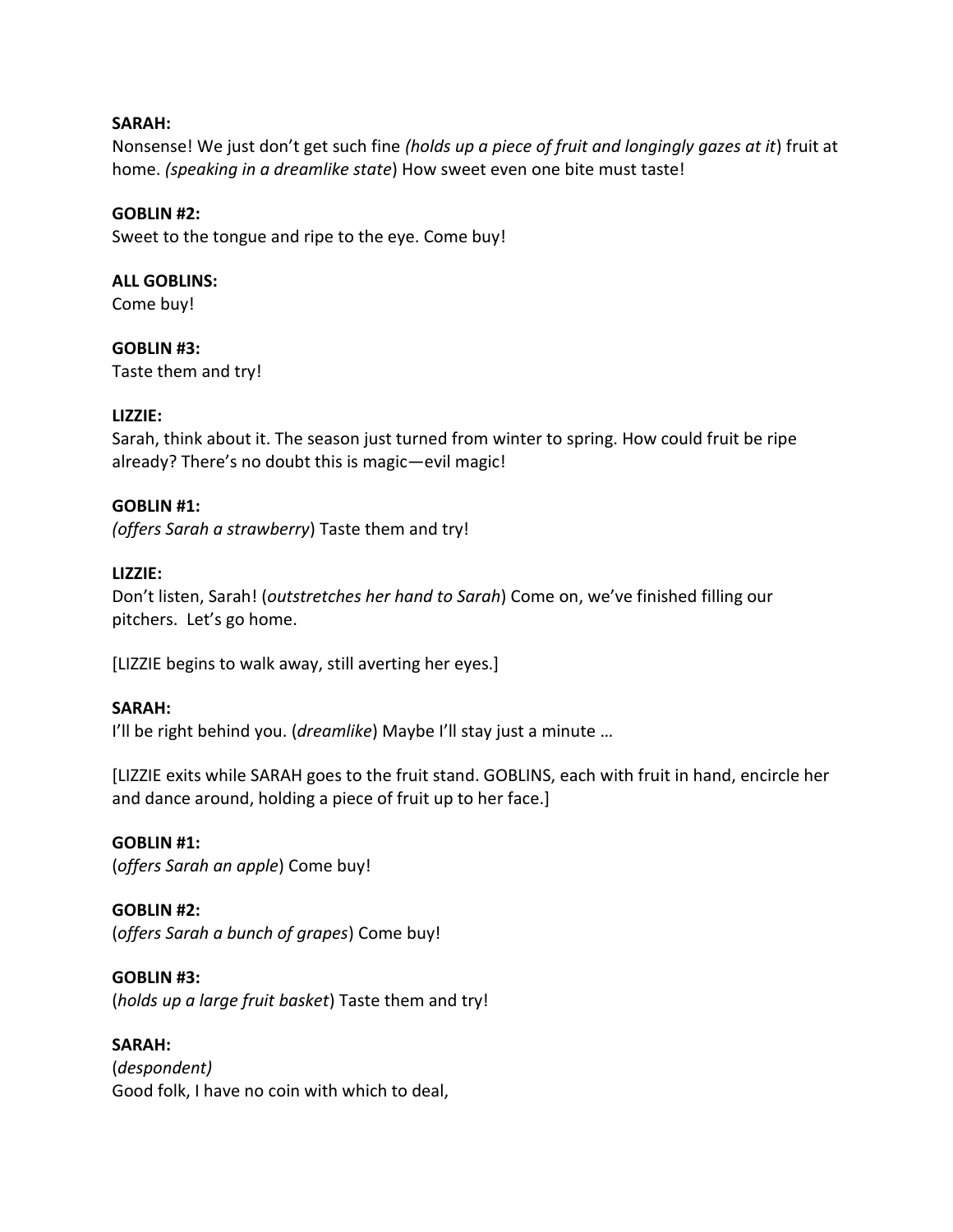To take and not pay would be as to steal. I have no copper inside my purse, No silver nor gold. Ah, such is my curse!

# **GOBLIN #1:**

(*reaches out to Sarah's hair, wraps a golden curl around his finger.*) From your golden head we can make a deal.

# **SARAH:**

We can?

# **GOBLIN #1:**

Of course. Just pay us with one golden curl.

[GOBLIN #1 motions to GOBLIN #2. GOBLIN #2 pulls out a pair of scissors, and snaps it open and shut. (**See Performance Notes** for suggestion on how to create an over-sized scissor made of cardboard and foil.)]

# **SARAH:**

*(to self)* What's one piece of hair for all of this delicious fruit? *(to GOBLINS)* You've got a deal.

[GOBLINS #2 and #3 approach Sarah. GOBLIN #3 holds up out a strand of golden hair and GOBLIN #2 pretends to snip it off. GOBLIN #3 hold it up, gleefully (See **Performance Notes** for suggestions on how to accomplish this).]

# **GOBLIN #1:**

(*Goblins pile fruit in Sarah's basket*) The deal is done! Now eat all the fruit you want.

# **SARAH:**

All I want? (*turns her back to audience and hungrily pretends to devour the fruit, overturning the basket*). Mmmh! I've never tasted anything this magnificent in all my life!

[While she eats, GOBLINS dance about cackling with glee. GOBLINS pick up the leftovers and the basket, and skip away offstage, unnoticed by SARAH.]

[Still turned away, SARAH lifts her pitcher to her lips, "drinks" directly from the spout, pretends to finish it, and drops the empty pitcher carelessly. She wipes her mouth with her sleeve.]

[SARAH turns around and notices the goblins have gone.]

# **SARAH:**

Good folk? Come back! *(looking around)* They took the rest of the fruit with them! Isn't there anything left?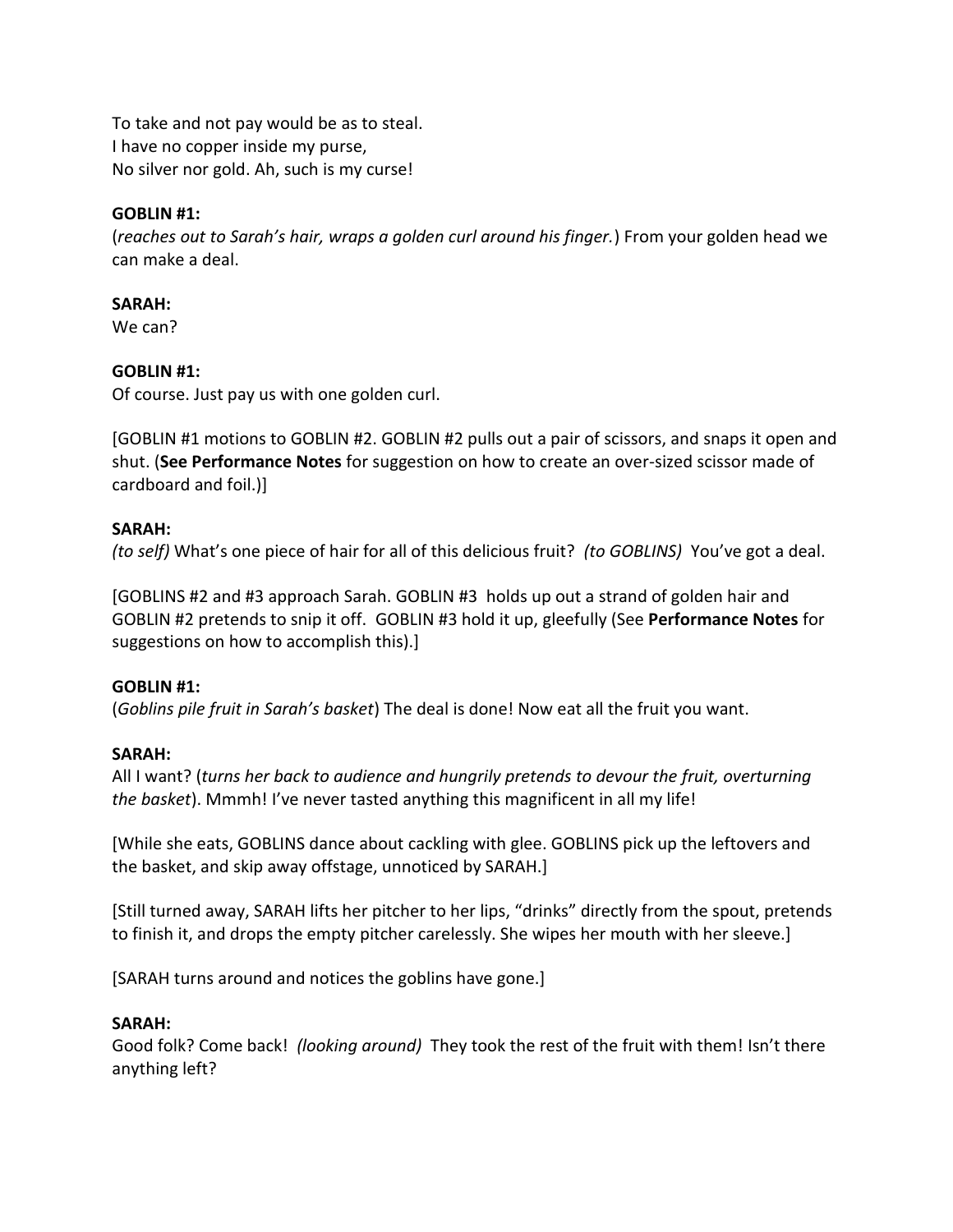[SARAH gets on her hands and knees and crawls frantically around the stage, searching for more fruit.]

# **SARAH:**

There must be SOMETHING left behind. A lemon? A single grape?

[SARAH stops, seeing something on the ground. She pretends to pick it up, and holds it before her on the palm of her hand.]

# **SARAH:**

(*as if talking to seed in her hand)* One tiny pomegranate seed is all.

[SARAH tucks the seed into her apron pocket, picks up her pitcher and hurries offstage.]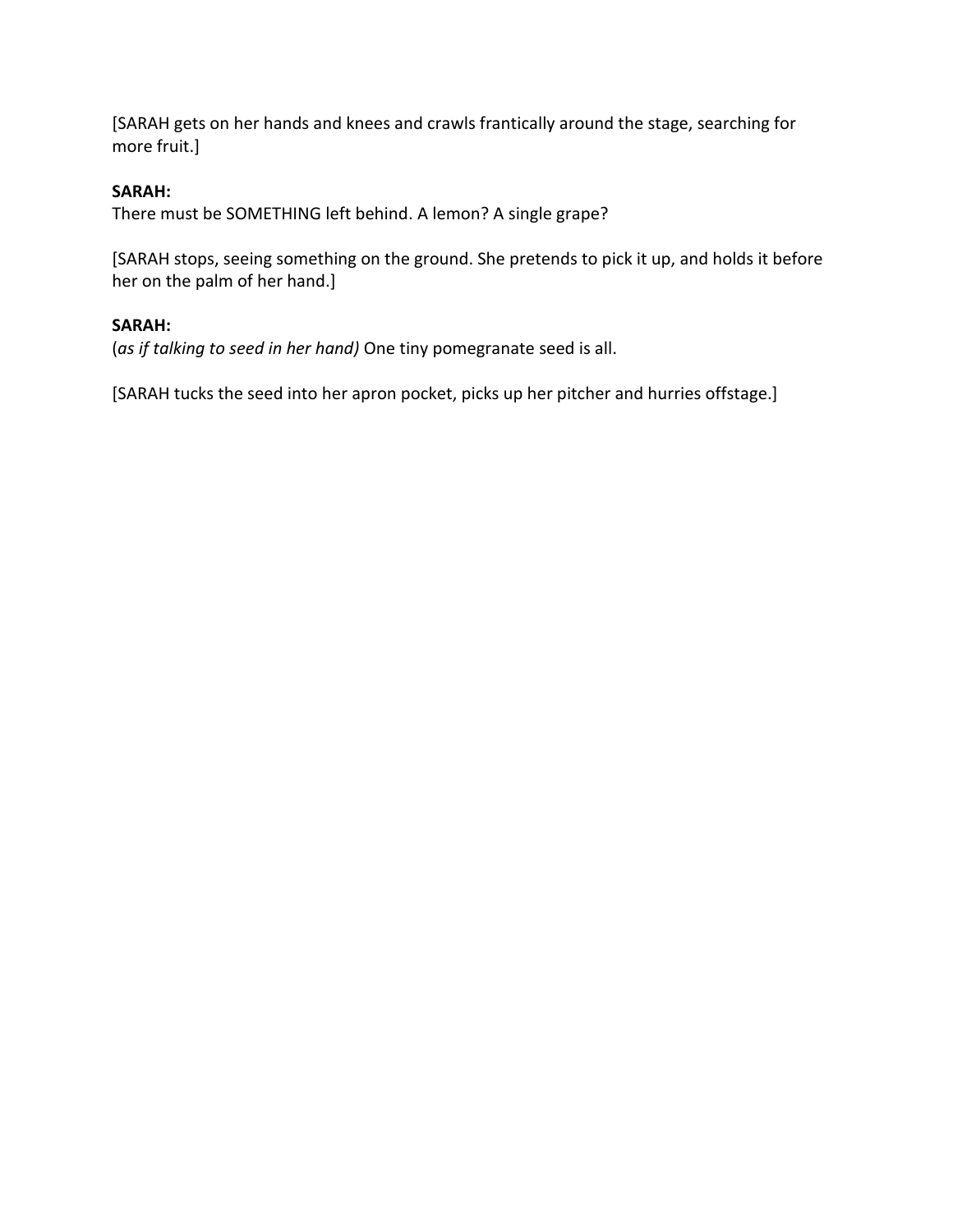# **Scene 2: Cottage**

[**Stage Set:** This section of the stage is the interior of the cottage where LIZZIE and SARAH live. If there is a backdrop, it is painted to show a a log wall with a window is surrounded by curtains, and a fire burning in the fireplace with a pot hanging over the flame. In front of the fireplace is a small table, two chairs, and two beds. (**See Performance Notes** on how to suggest a bed without using an actual bed.) A coat rack holds one cape, two aprons, and a purse.]

[LIZZIE kneels on her bed, staring out the window, as if waiting for something. SARAH enters. LIZZIE gets up from the bed and rushes to her sister.]

# **LIZZIE:**

Sarah, there you are! What happened to you? I thought you were behind me, and then you were gone!

[SARAH hangs her cape on the coat rack.]

# **SARAH:**

No need to worry, as you see. Not a speck of harm has come to me.

# **LIZZIE:3**

I was afraid you went back to the Goblin Market for a taste of that horrible fruit.

# **SARAH:**

What if I DID happen to stop back there for a few minutes?

# **LIZZIE:**

(*distressed*) Sarah, how COULD you?

# **SARAH:**

Oh, stop! It's no big deal.

# **LIZZIE:**

Tell me true. Did you taste the Goblin's fruit?

# **SARAH:**

Lizzie, it's not like you think. The fruit was amazing! Everything I thought it would be, and more!

# **LIZZIE:**

(*takes Sarah's chin in her hands*) Your lips… they're bruised. And the skin around your mouth. What are those dry, cracked lines? Sarah, how much of that enchanted fruit did you have?

# **SARAH:**

Hush, Lizzie, don't be cross. I wish I thought to bring some back for you, but the goblins will be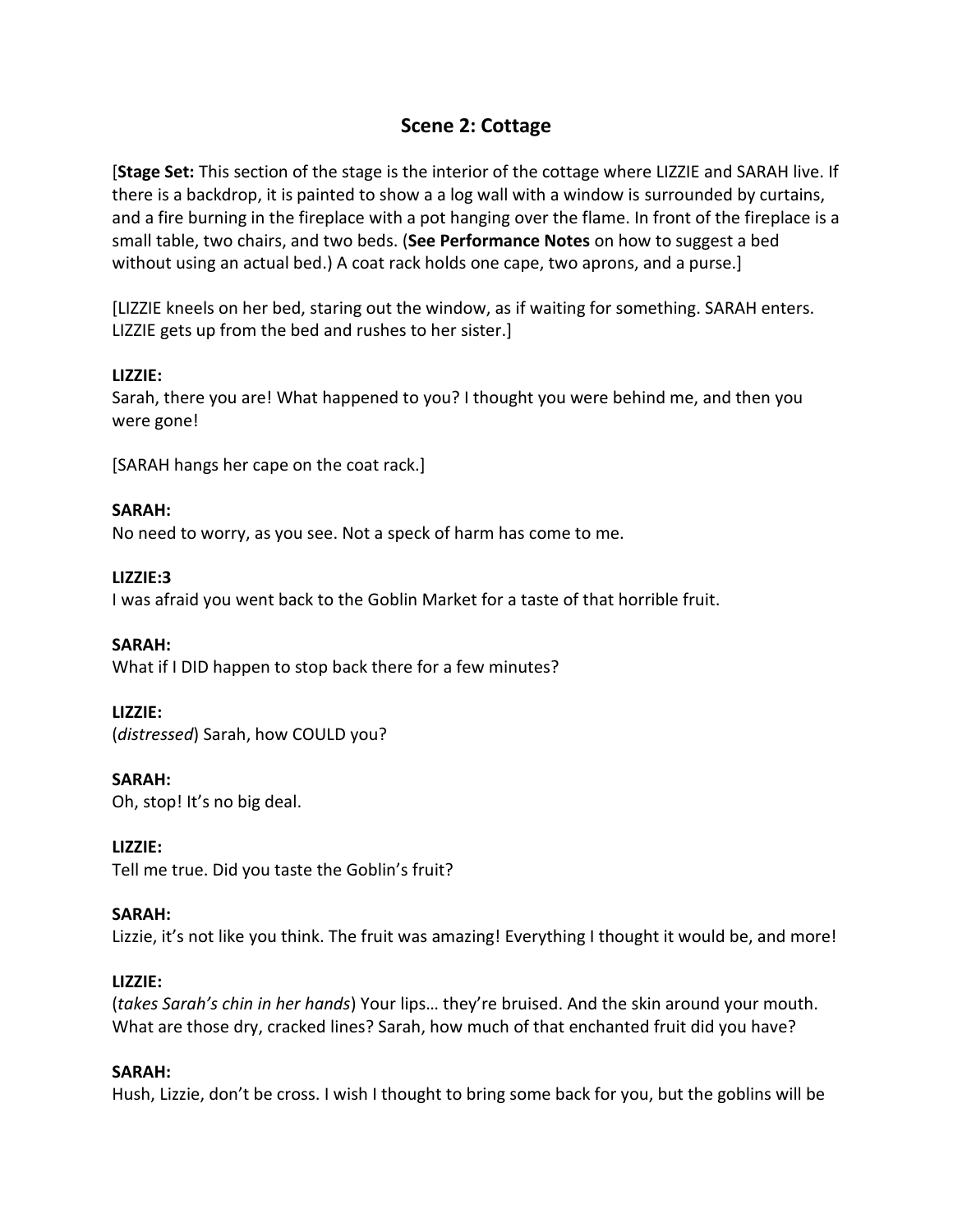back tomorrow. I'll get more then. Plums, cherries, figs, icy-cold melons. You'll love it as much as I do!

# **LIZZIE:**

(*exasperated*) I don't WANT any! Have the Goblins so bewitched you that you've forgotten what happened to poor Jeannie?

# **SARAH:**

Jeannie?

# **LIZZIE:**

You know this, Sarah! One moonlit night, the goblins lured her to their market to feast on their fruit. (*pause*) And every evening after that, she pined and pined for more.

# **SARAH:**

(*dreamy*) More…

# **LIZZIE:**

She couldn't do anything but search for the Goblin Market. She wasted away. Her hair turned gray. And she never found the goblins again.

# **SARAH:**

She never found them?

# **LIZZIE:**

(*shakes her head "no"*) Never. And she wouldn't let any other food pass her lips. By the time the first snow fell, she was gone! Where Jeannie lies buried today, no grass will grow. Sarah, I don't want this to happen to you!

# **SARAH:**

Don't worry, Lizzy! That will never happen.

# **LIZZIE:**

How can you be sure?

# **SARAH:**

Because I know how to pay for all the fruit I want. You see (*shakes head*), I have plenty of golden curls I can trade with the Goblin men.

# **LIZZIE:**

So you admit they're Goblins!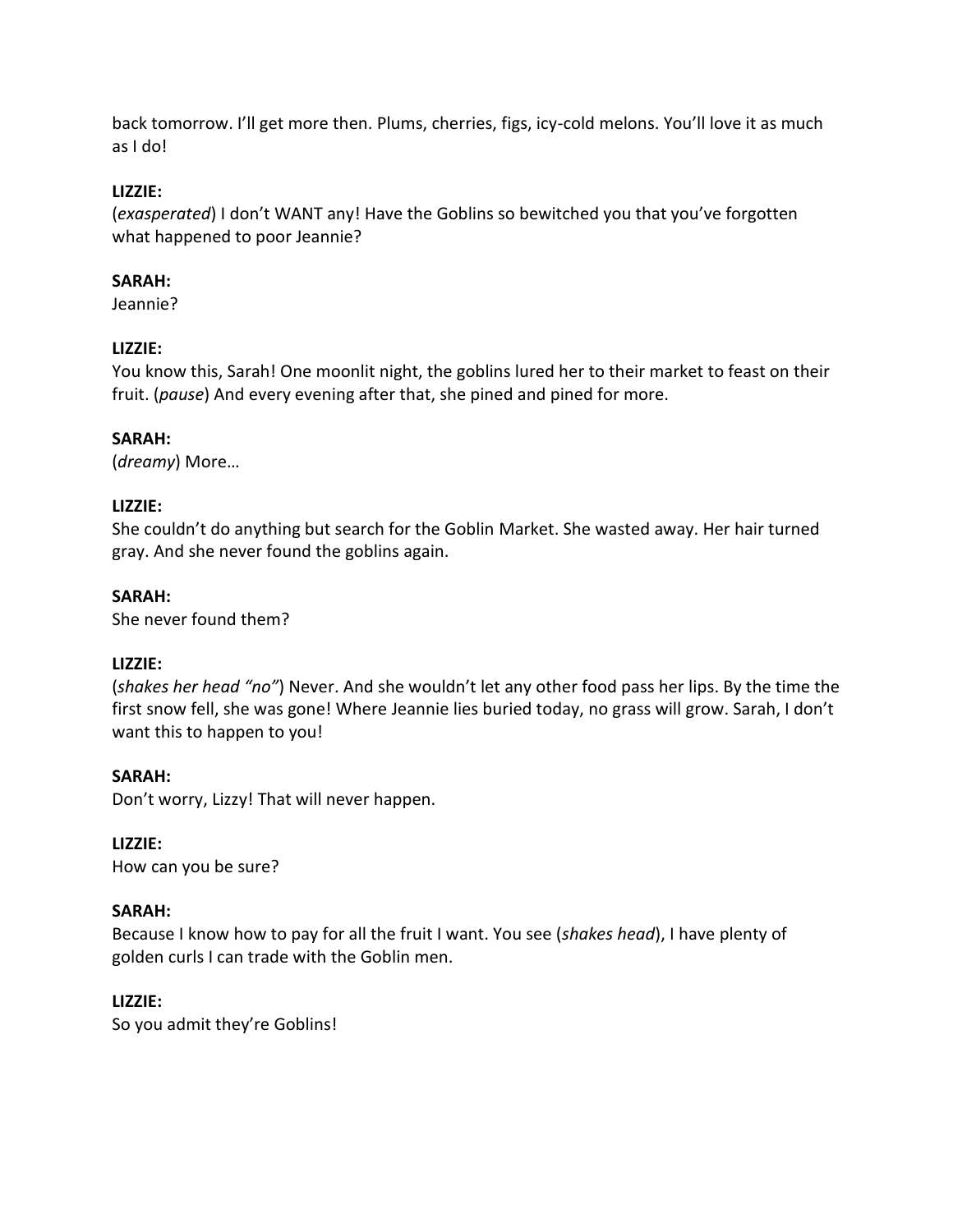# **SARAH:**

*(off-handedly*) Whatever, Lizzie. Let's stop arguing, okay? Let's just have supper and enjoy the evening.

# **LIZZIE:**

Of course. Go wash up so you can help me set the table. I made your favorites for supper tonight – curried lamb and for dessert, cider cake.

# **SARAH:**

*(grimaces in displeasure*) You know what? Actually, I'm not hungry after all. (*yawns)* In fact, I'm pretty tired. I think I'll go to bed instead.

# **LIZZIE:**

But you just said we'd have our supper –

[SARAH climbs into bed.]

# **SARAH:**

Good night.

[SARAH covers her head with a blanket.]

# **LIZZIE:**

(*to the audience*) There is little good in this dark night. Well, I don't want to eat alone. I might as well go to bed, too.

[LIZZIE climbs into her bed.]

# **LIZZIE:**

I just want to sleep this day away. (*covers her head with her blanket*)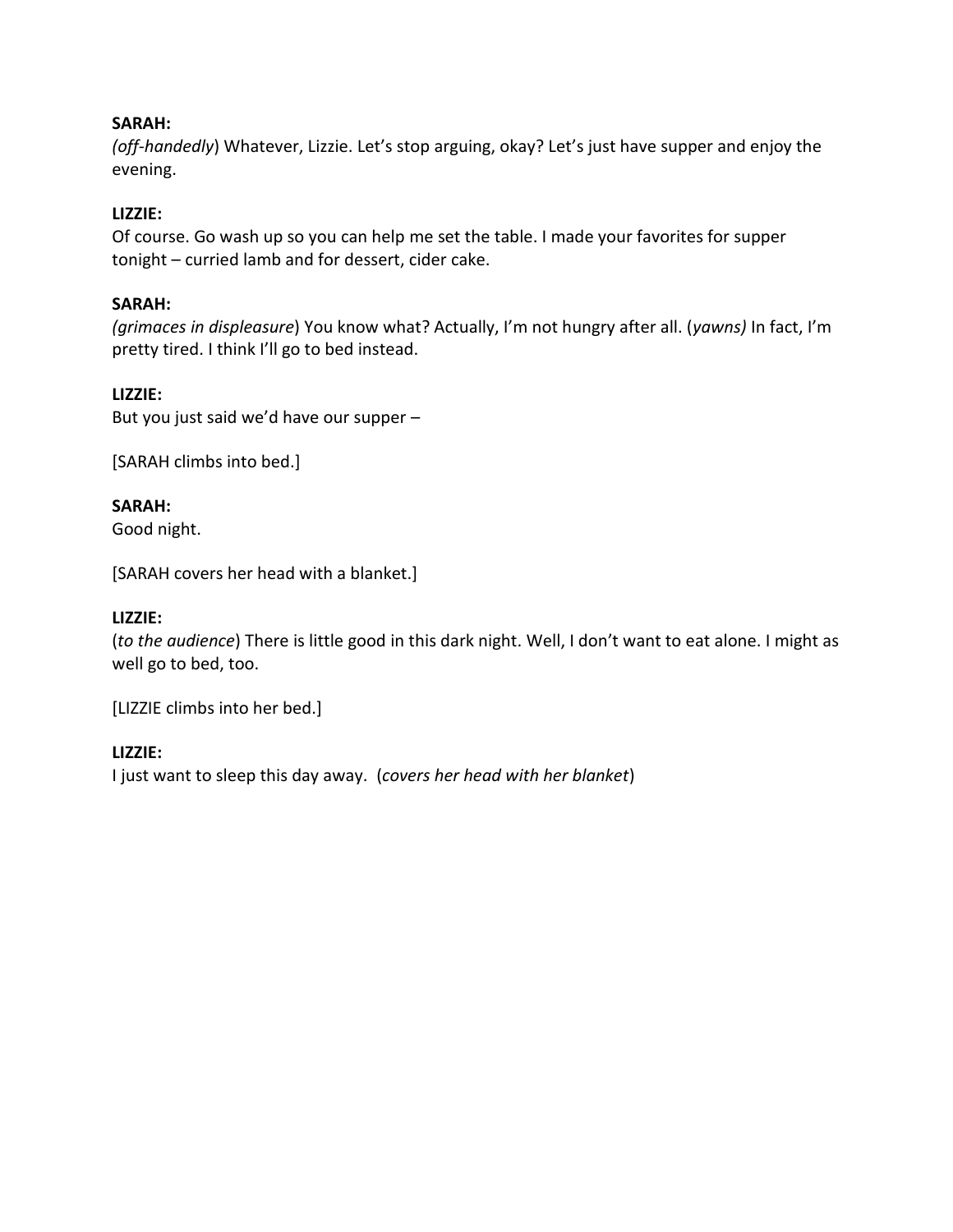# **Scene 3 – Cottage, the next morning**

**[Stage set:** as in Scene 2.]

[NARRATOR enters. From offstage, a rooster crows (See **Performance Notes** for sound effect ideas). As NARRATOR speaks the next few lines, LIZZIE and SARAH rise from bed and pantomime doing chores. SARAH is obviously distracted, thinking about the market.]

# **NARRATOR:**

When the cock crowed the next morn, It wailed and moaned as if to warn, Then Sarah rose with sister Lizzie: One felt clear-headed, the other dizzy. Yet together they fetched the honey, milked the cows, Set the house to rights, and fed the fowls.

#### **SARAH:**

(*to Lizzie)* We've done so many chores! It must be twilight soon.

#### **LIZZIE:**

How can that be? The sun is high in the sky, and there's still much work to be done.

[LIZZIE and SARAH sit down and embroider.]

# **NARRATOR:**

They churned the butter, sat and sewed. Whipped the cream, dug and hoed. All day Sarah gazed ahead, as in a dream. Till evening came and its red light gleamed.

[SARAH looks at the window. Jumps up from her chair, dropping her embroidery materials onto the floor. NARRATOR exits.]

# **SARAH:**

(*excitedly*) The sun is setting! Soon the moon will rise! Lizzie, let's take our pitchers to the brook and fetch more water!

[SARAH picks up the pitcher.]

# **LIZZIE:**

What's the hurry? We have enough water from yesterday.

[SARAH rushes offstage.]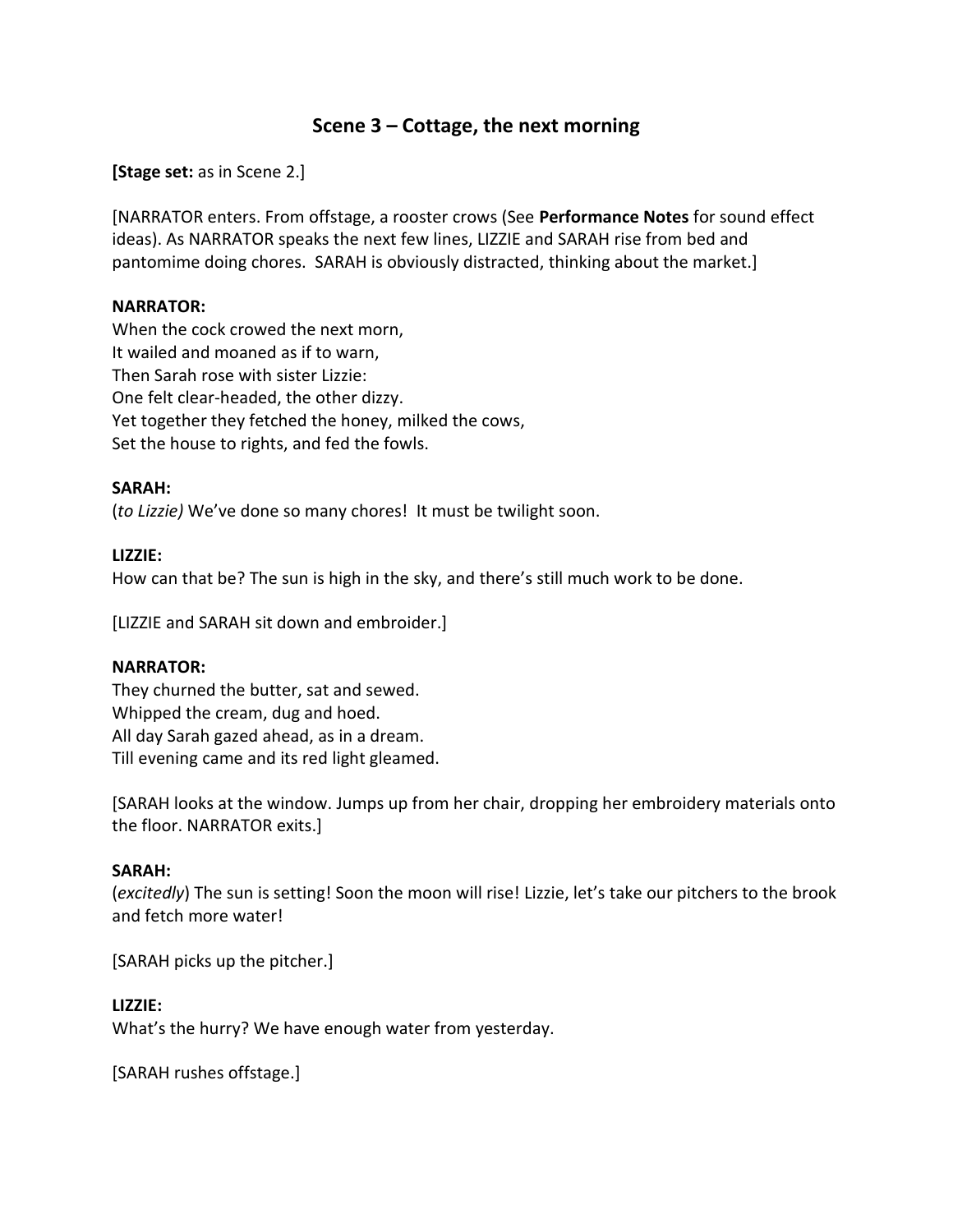# **LIZZIE:**

Sarah, wait for me!

[LIZZIE picks up SARAH's embroidery off the floor, places it on the table next to hers, takes the other pitcher, and follows her sister offstage.]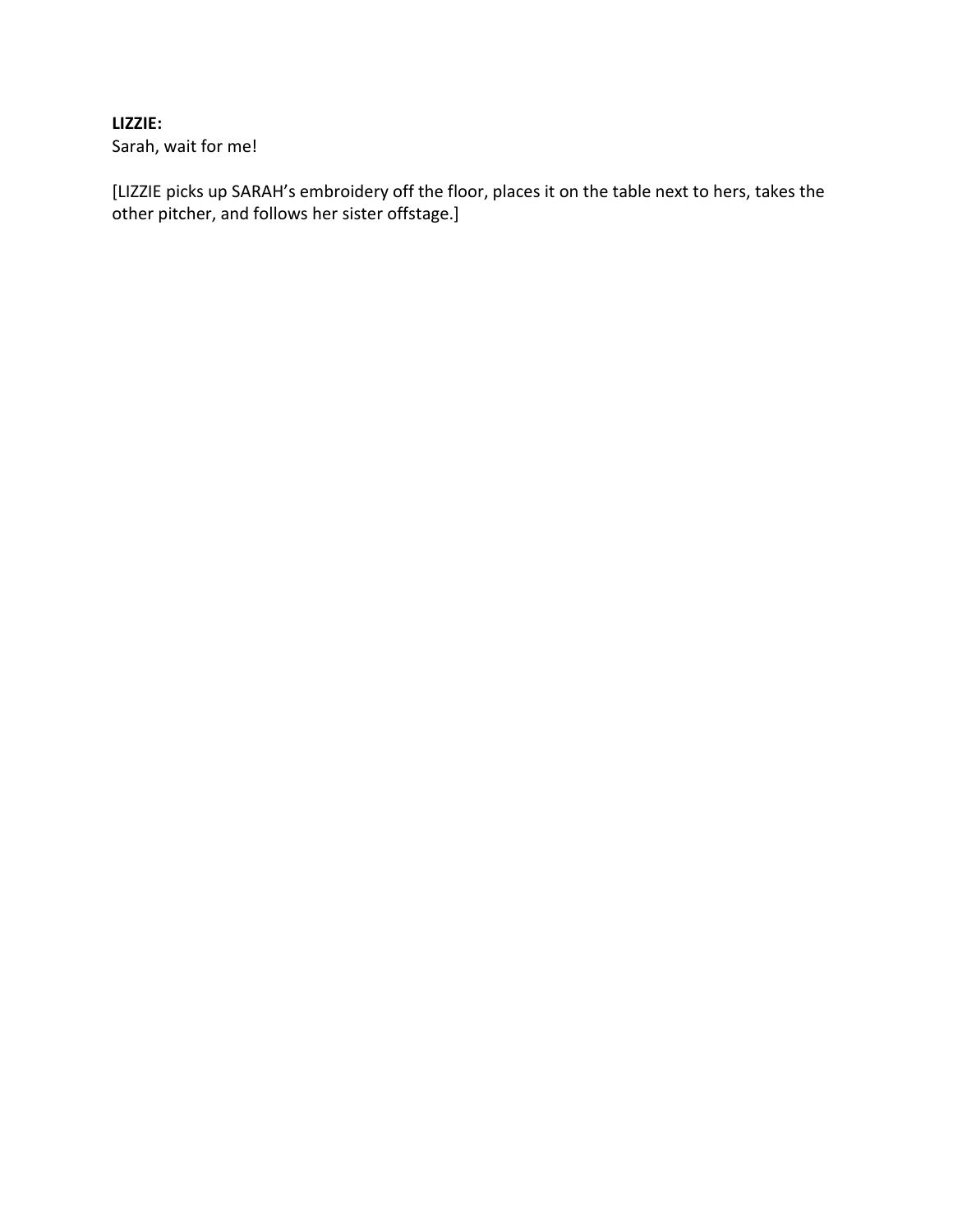# **Scene 4: Forest**

[**Stage Set**: Same as Scene 1, but without the fruit stand.]

[LIZZIE and SARAH enter. They kneel at the brook, filling their pitchers. When they are done, LIZZIE turns to leave.]

# **LIZZIE:**

Okay, we've filled the pitchers. Let's go home.

# **SARAH:**

(*shakes head in disagreement, and looks around*) What are you talking about? It's still early. The dew hasn't fallen, and there's no chill in the air yet.

**LIZZIE:** Sarah, don't tell me you're hoping the Goblin men will come back!

**SARAH:** (*looks about*) Maybe we're in the wrong spot.

# **LIZZIE:**

We're exactly where we were yesterday. Sarah, it's getting dark. Let's go before-

[GOBLINS call from offstage.]

**GOBLIN #1:** Come buy our fruits.

**GOBLIN #2:** Come buy!

**GOBLINS, together:** Come buy!

**LIZZIE:** Oh no, they're coming!

**SARAH:** What? What do you mean?

**LIZZIE:** It's the Goblin men, don't you hear them?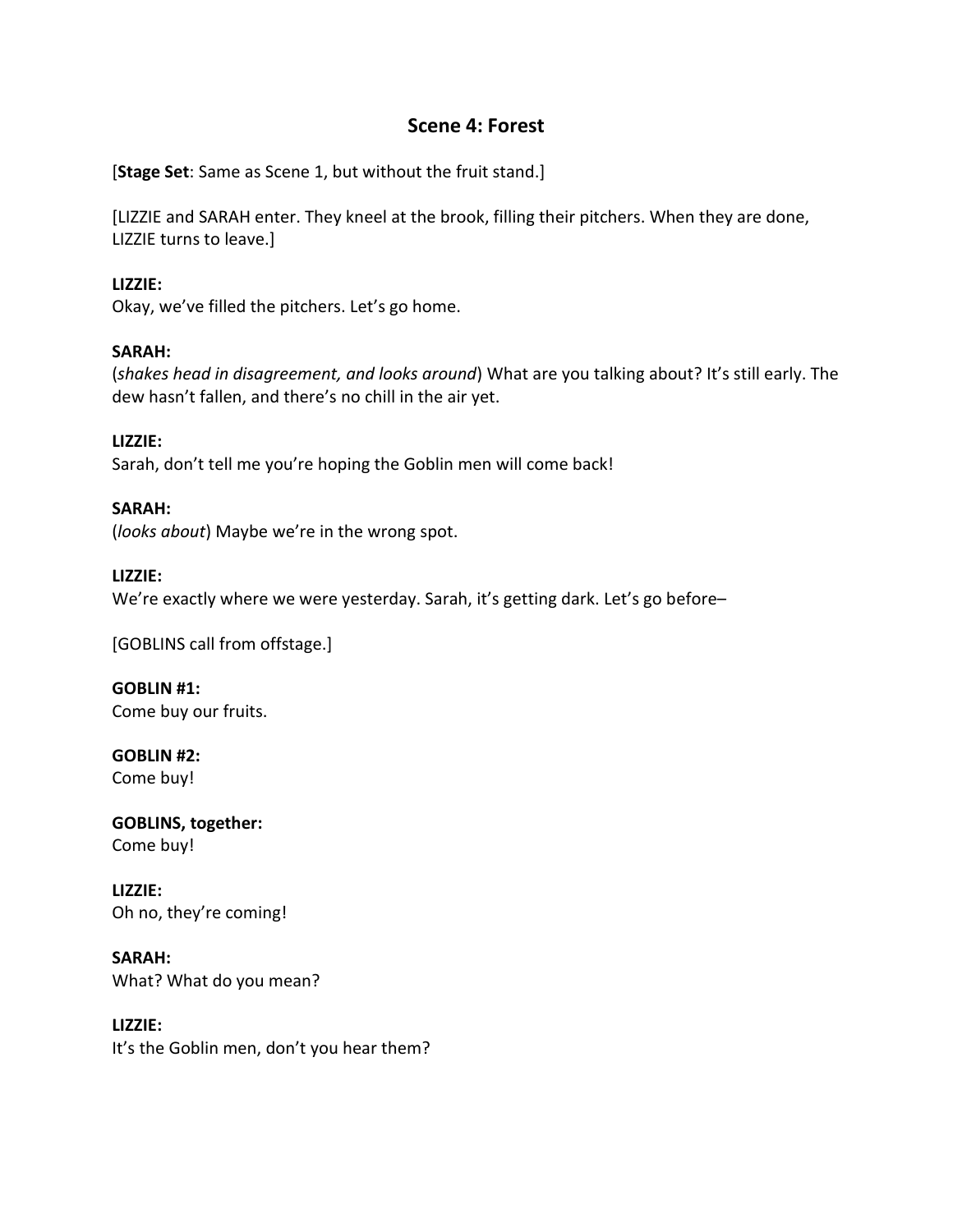**ALL GOBLINS:** *(from offstage, louder than before*) Come buy, come buy!

# **SARAH:**

I don't hear a thing!

[GOBLINS leap onto the stage. GOBLIN #1 and GOBLIN #2 each have a piece of fruit in hand. GOBLIN #3 holds a basket of fruit. GOBLINS skip in a figure 8, looping around SARAH and LIZZIE. GOBLIN #1 waves his hand in front of SARAH's face, and she doesn't react at all. As if she can't see him.]

# **GOBLIN #1:**

(*to Lizzie)* Taste one and try!

[GOBLIN #2 pulls out SARAH's lock of hair and shakes it for LIZZIE to see. LIZZIE grabs SARAH by the hand and pulls her sister toward her.]

# **LIZZIE:**

You goblins, stay away from us!

**SARAH:** Goblins? They're here?

[GOBLINS circle the two sisters. Only Lizzie can see them.]

# **LIZZIE:**

(*to Goblins*) Go… AWAY! Leave us alone!

# **SARAH:**

(*confused*) I don't understand. You can see and hear them? *(pauses, then with despair*) and I… can't?

[LIZZIE pretends to push GOBLIN #3. (r*emember, it's pretend – safety first!)* GOBLIN #3's fruit basket spills all over the floor *(GOBLIN #3 is in control of basket, and the spill is staged)*. GOBLINS scramble about gathering up the fruit.]

# **LIZZIE:**

(*picks up pitcher, takes Sarah by her hand and begins to lead her off stage*) Come quick, let's go. I'll make us a pot of nice, warm chicken soup at home.

# **SARAH:**

(*hysterical*) Soup!? Why would I want SOUP?! I want the Goblins' fruit. The FRUIT!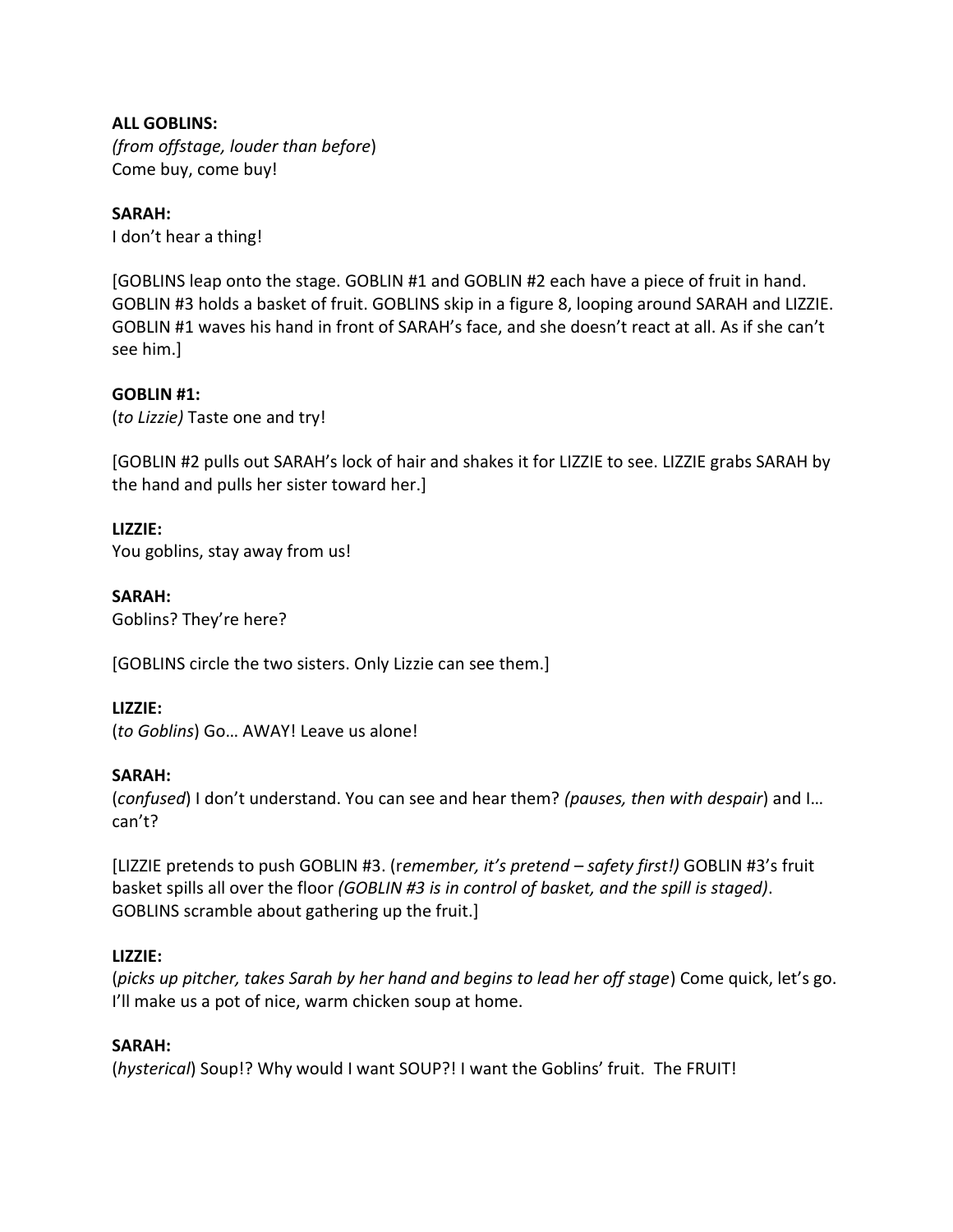[LIZZIE puts her around SARAH's shoulders and guides her offstage. Offstage, SARAH puts on a gray wig.]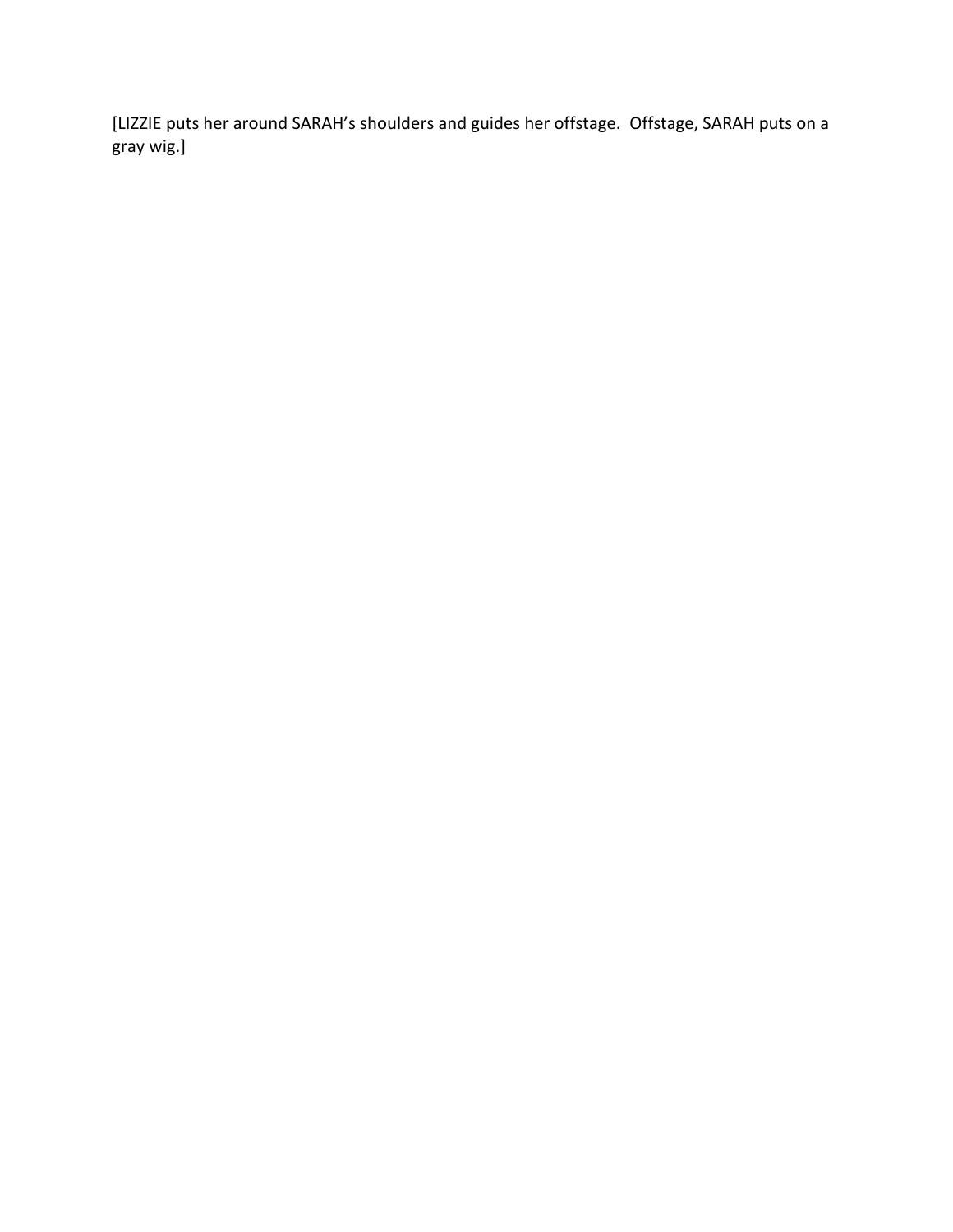# **Scene 5: Cottage**

[**Stage Set:** Same as Scene 2.]

[LIZZIE and SARAH enter and lay down in bed, pretending to sleep. NARRATOR enters.]

# **NARRATOR:**

Day after day, night after night, Sarah kept a longing watch, in fright Never again did she catch the goblins' cry: "Come buy our fruits; come buy, come buy"– Each night as the moon waxed large and bright Sarah's hair greyed more and lost its light.

[SARAH sits up suddenly. Her hair is now grey (See **Performance Notes** for how to make her hair gray).]

# **SARAH:**

Maybe today?

[SARAH goes to the window and peers out. LIZZIE remains asleep.]

# **SARAH:**

Nothing!

[SARAH collapses back onto the bed.]

# **NARRATOR:**

She dwindled, as the fair full moon doth turn To swift decay and then to burn Until one day, as Sarah's spirits ebbed away, She remembered the kernel-seed that lay, waiting in her apron pocket.

[SARAH climbs out of bed, fishes the seed out of the pocket of her apron hanging on the coat rack.]

# **SARAH:**

*(in a loud whisper to the seed*) Little pomegranate seed. Please grow. Don't fail me.

[SARAH places the seed in a flower pot, and sets the flower pot on a small table, then paces in circles around it.]

# **NARRATOR:**

She dewed it with her tears, hoped for a root.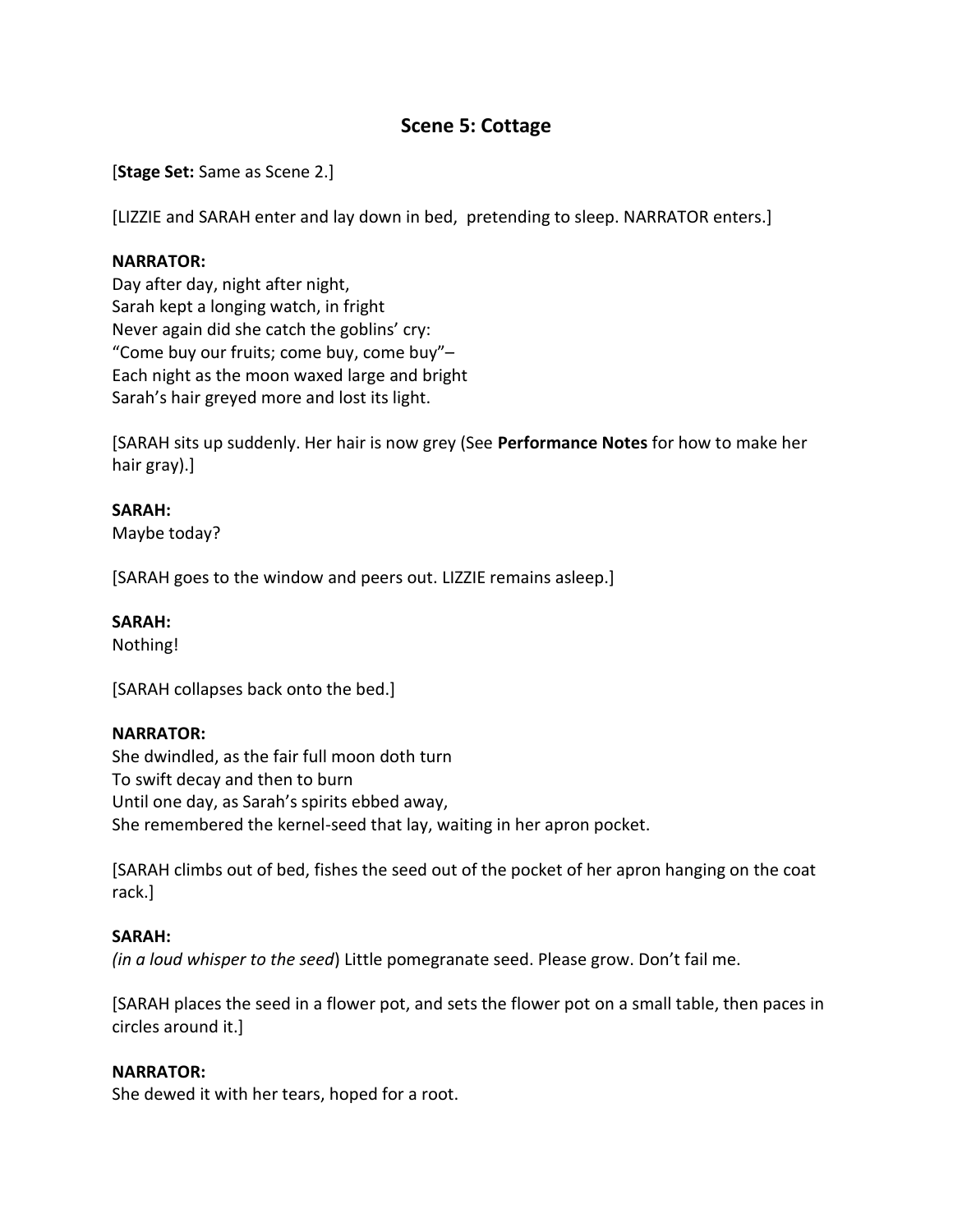Watched and watched for a waxing shoot, But none emerged, despite wishes strong, No life, hope gone, after hours long

# **SARAH:**

That was my last chance. Now there's no hope!

[SARAH, slowly, with sagging shoulders, sits down in the chair by the chimney.]

# **NARRATOR:**

She sat down listless in the chimney-nook And would not eat. And would not look.

[LIZZIE gets out of bed. Sees SARAH sitting and staring ahead, and drapes a blanket from the bed over her.]

# **LIZZIE:**

Please, Sarah. You must eat or drink something. You're wasting away! If you don't, you'll… (*cuts herself off, refusing to finish her own sentence. Speaks again with a brighter tone*) I'll make you anything you want. Mincemeat pie? How about chocolate custard!

[SARAH stares straight ahead, expressionless.]

# **LIZZIE:**

No wait, listen. I'll make you some hot tea with honey. Lots of honey! (*kneels down beside Sarah*). Don't you give up, Sarah. Do you hear me? I won't let you!

# **GOBLIN #1:**

(*from offstage*) Come buy fruit from our orchard!

#### **ALL GOBLINS:**

Come buy, come buy!

#### **LIZZIE:**

(*rushes to the window to see where the sound is coming from*) Don't you come near this house! Do you hear me? Stay away!

# **ALL GOBLINS:**

*(from offstage*) Come buy, come buy!

[LIZZIE quickly walks to her purse hanging from the coat rack. She reaches inside and pulls out an over-sized silver coin, holding it up so the audience can see it. (**See Performance Notes** on how to create an over-sized silver coin that will be clear to the audience.) LIZZIE places the coin back in her purse, then kisses Sarah on the forehead.]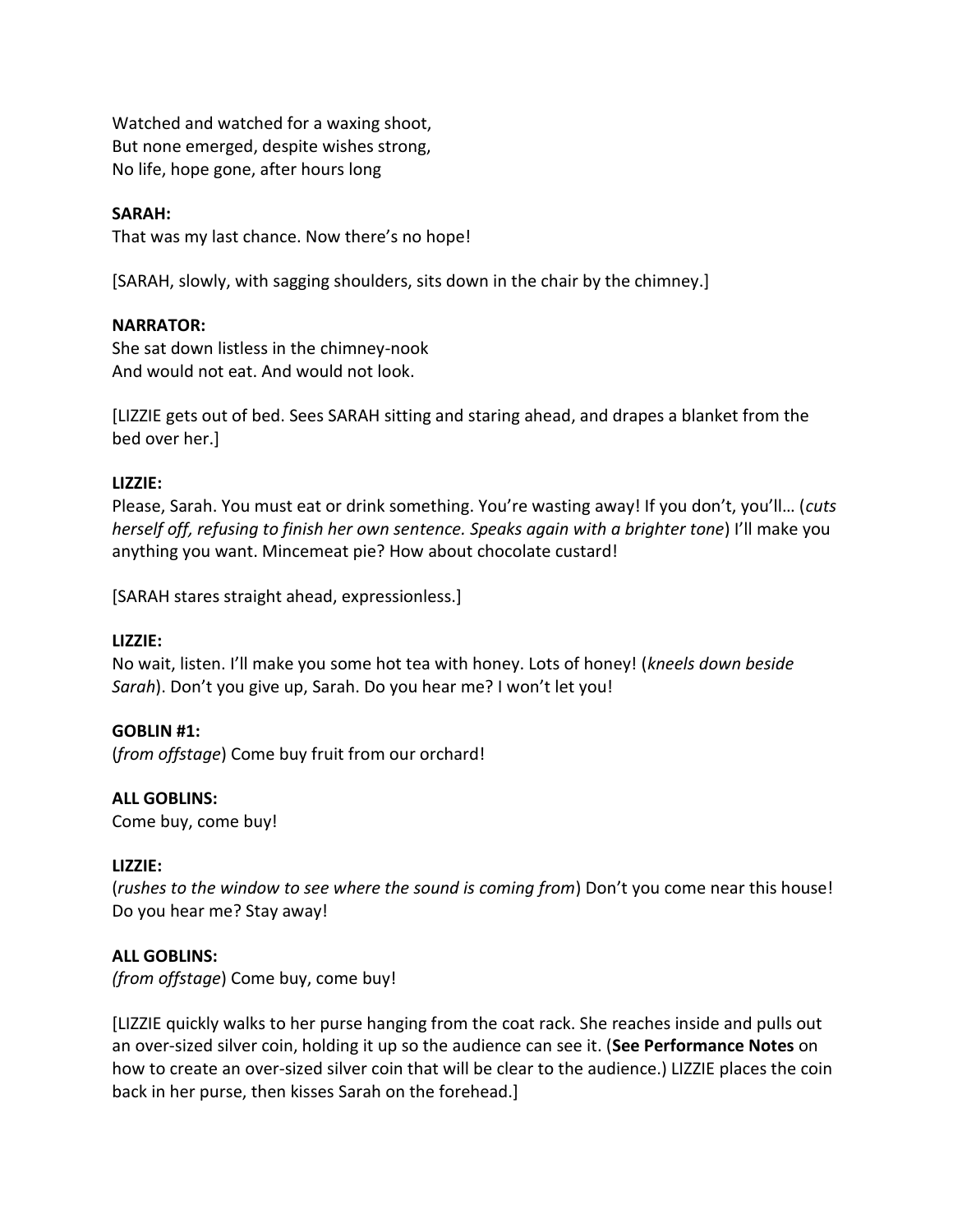# **LIZZIE:**

(*to Sarah)* I'll be back soon.

# **SARAH:**

Take your time, it doesn't matter. Nothing does.

[LIZZIE runs off stage.]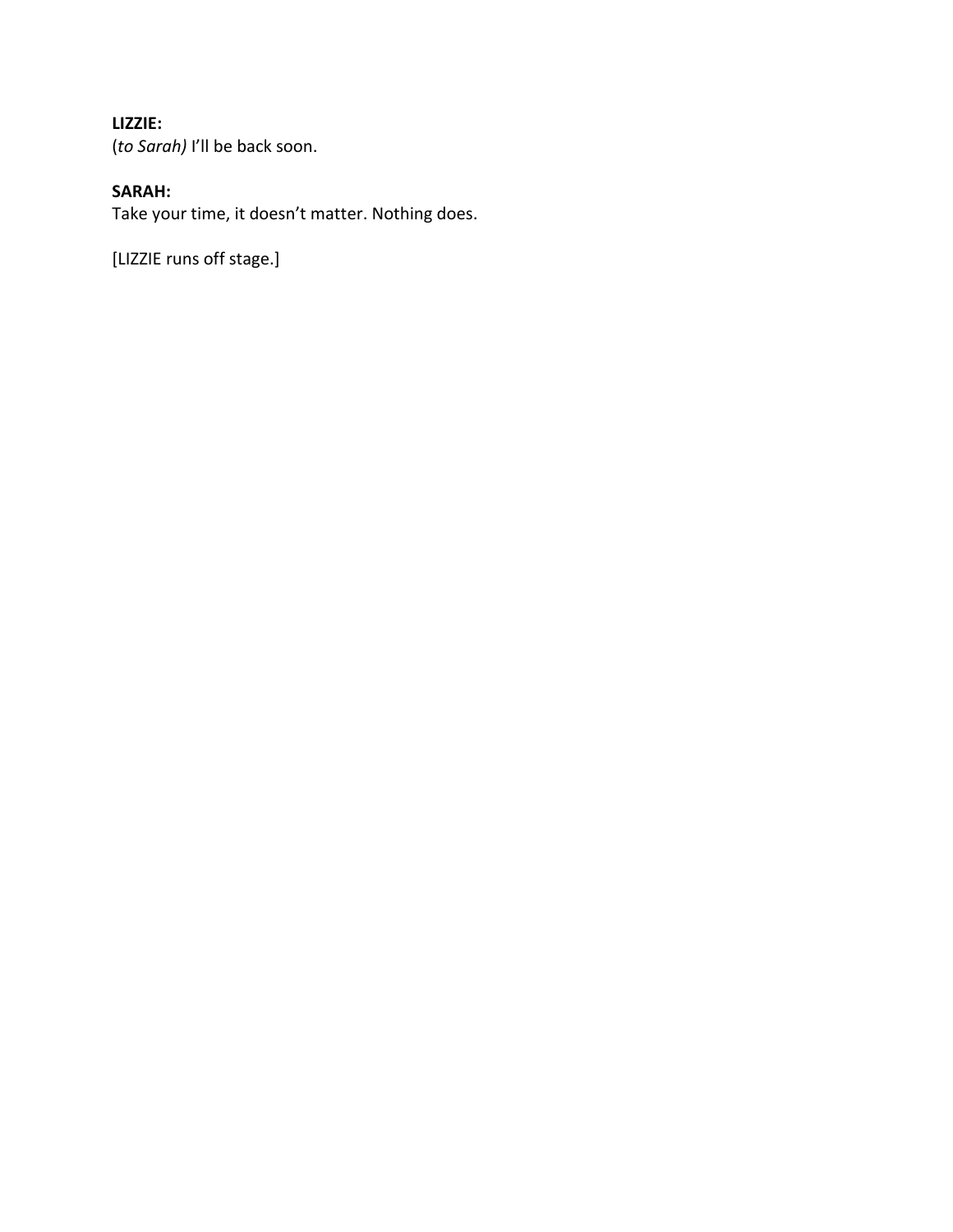# **Scene 6: Forest**

[**Stage Set:** Goblin Market is on stage, as in Scene 1. GOBLINS enter and stand behind the tables. When LIZZIE enters the stage, they rush at her with fruit in their hands.]

#### **GOBLIN #3:**

Look at our apples Russet and dun.

# **GOBLIN #2:**

Bob at our cherries, Bite at our peaches, Out in the sun.

#### **GOBLIN #1:**

Plums on their twigs; We grew them and stew them, Pomegranates, figs. Lick them and chew them.

#### **LIZZIE:**

Good folk. Give me much and give me many. (*Pulls the coin out of her purse and tosses it to them. A goblin catches the coin and jumps with joy.*) I will take as much as I can carry.

# **GOBLIN #3:**

(*snatches up the coin)* Nay, do not take and leave us behind, Honor us and EAT with us, dine. You mustn't leave without a taste Sit and relax, haste makes waste.

# **GOBLIN #2:**

Such fruits as these No man can carry; Half their bloom would fly, Half their dew would dry, Half their flavor would pass one by.

#### **GOBLIN #1:**

Be our welcome guest, at the very least Sit with us, partake in our feast.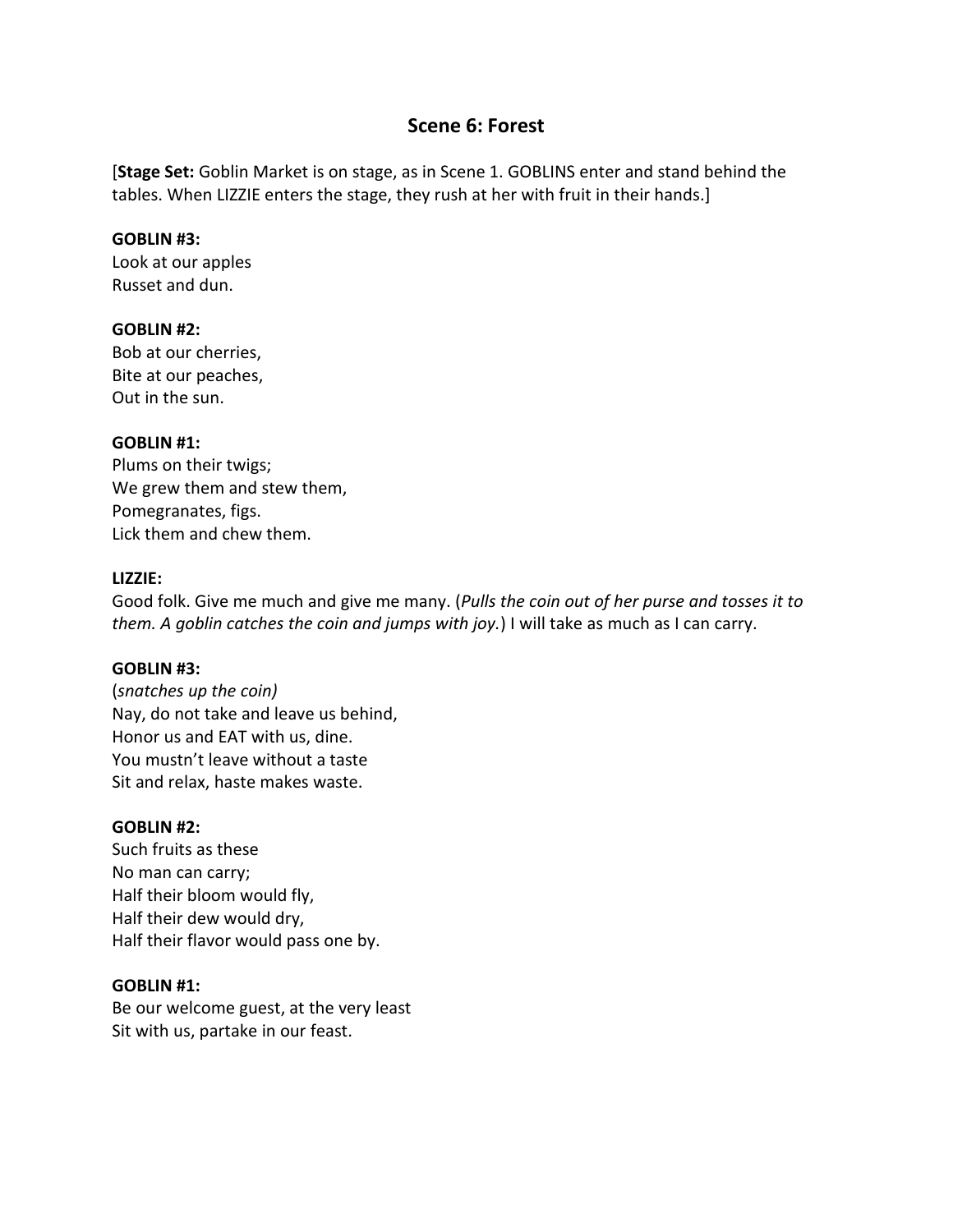# **LIZZIE:**

Thank you, but my sister is home waiting for me. I need to get back to her. I will not stay and eat. Just sell me your fruit, or give me back my silver penny.

#### **GOBLIN #3:**

(*snarls*) You are too proud for your own good, girl!

# **GOBLIN #2:**

High and mighty!

#### **GOBLIN #1:**

Smarty-pants!

[GOBLINS pantomime physically taunting LIZZIE, pretending to pull her hair, kick her shins, clutch at her dress, stamp on her foot, claw at her arms. GOBLIN #1 and GOBLIN #2 grab LIZZIE's arms *(remember, this is all pretend)*, while GOBLIN #3 pretends to press a fruit against her lips. A the same time, LIZZIE spreads raspberry jam on her own face. (See **Performance Notes** for how to make this work).]

#### **GOBLIN #3:**

Taste and try!

[LIZZIE keeps her lips pressed shut and shakes her head resolutely NO!]

[GOBLIN #1 and GOBLIN #2, let go of LIZZIE's arms. GOBLIN #2 and GOBLIN #3 gather up all the fruit from their stands. GOBLIN #1 flings the silver coin back at LIZZIE toward her shoe. GOBLINS exit the stage. LIZZIE picks up the coin, holds it up high for a moment, smiling, and puts it in her purse. She exits.]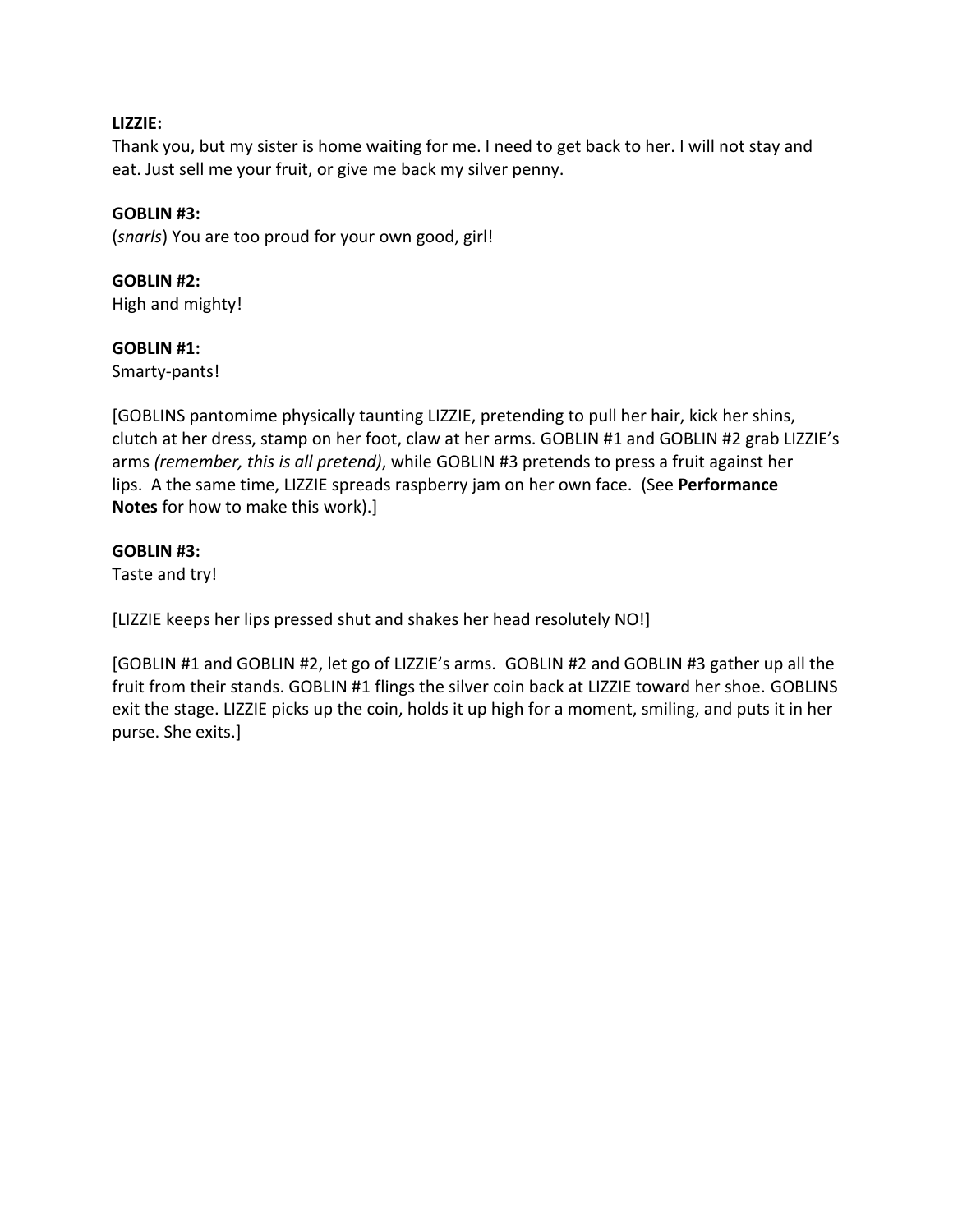# **Scene 7: Cottage**

[**Stage Set:** Same as in Scene 2. SARAH sits in the chair with her head drooping down and a blanket wrapped around her. LIZZIE enters the stage and crouches down near her sister. SARAH's eyes are closed and her jaw hangs slack open. LIZZIE lifts SARAH's head.]

# **LIZZIE:**

SARAH, wake up!

[SARAH is unresponsive.]

# **LIZZIE:**

I've come back from the Goblin Market.

**SARAH:** (*opens her eyes, speaks groggily*) The Goblin Market?

# **LIZZIE:**

Yes, look at me.

[Still weak, SARAH leans in toward LIZZIE, examining her sister more closely.]

# **SARAH:**

Lizzie, what's that on your face?

# **LIZZIE:**

For your sake I've brought some back for you. Kiss my cheek, taste the juices. (*points to the fruit stain on her cheek*)

# **SARAH:**

Lizzie, you didn't eat the Goblin fruit too, did you?

# **LIZZIE:**

Not a speck of it, don't worry. Go on, go ahead.

[SARAH kisses LIZZIE on the cheek, then stands, still wrapped in a blanket. SARAH puts one hand over her mouth and the other over her throat, like she's choking, and runs offstage. Offstage, she removes the gray wig and pulls the blanket up around her head to hide her hair.]

# **LIZZIE:**

(*calling after her*) Sarah! Sarah, are you OK? What is it? What's wrong?

[SARAH enters and staggers toward the bed.]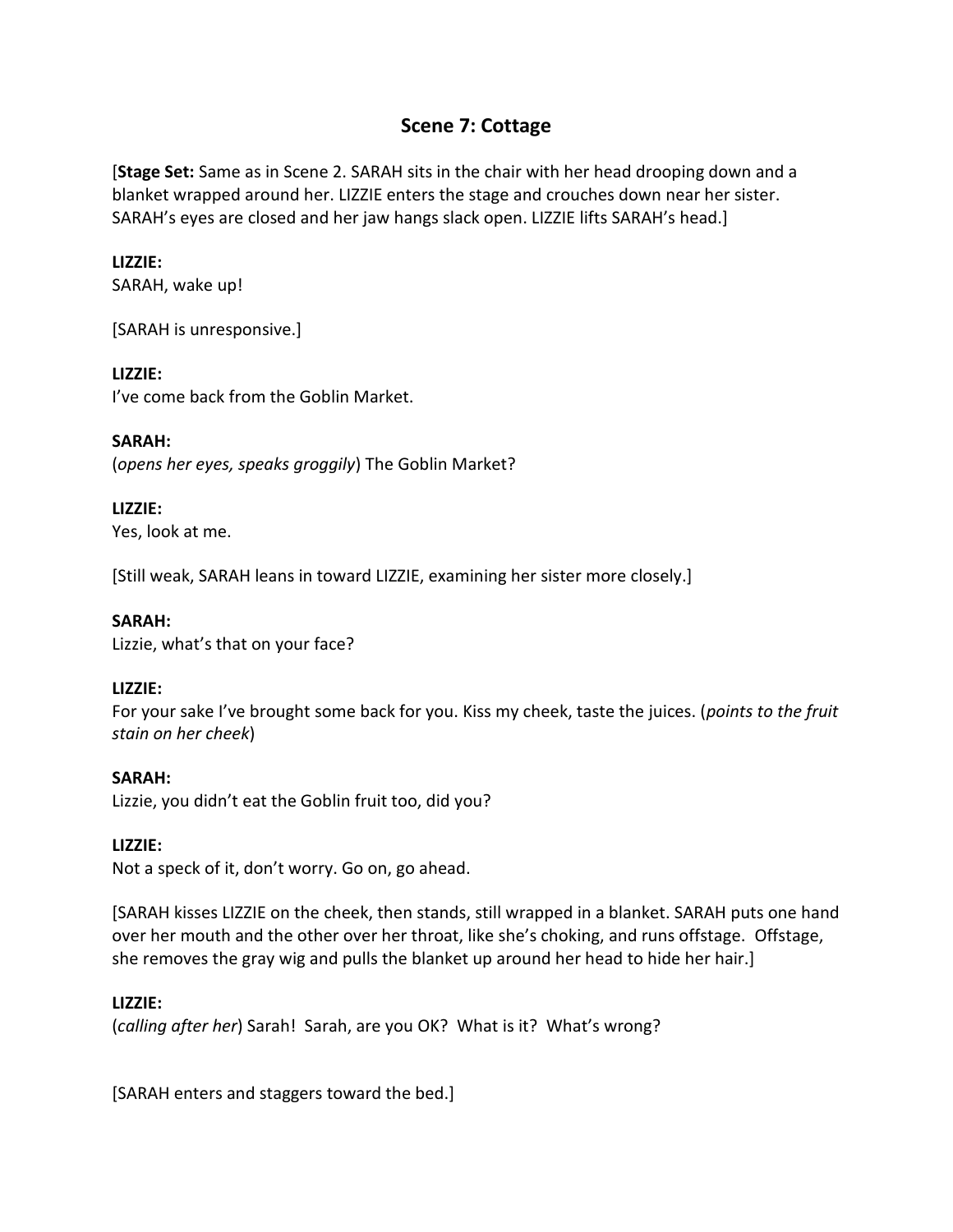# **SARAH:**

I've never tasted anything more dreadful in all my life.

[SARAH collapses onto the bed. LIZZIE rushes to her side, shakes her sister by the shoulders.]

#### **LIZZIE:**

Sarah? SARAH! *(touches Sarah's forehead*) Oh no, it didn't work!

#### **SARAH:**

(*hoarsely*) Water…

#### **LIZZIE:**

(*lifting her head*) Sarah? Wait, what did you say?

#### **SARAH:**

Thirsty. Please, some water?

# **LIZZIE:**

Yes, yes. Of course!

[LIZZIE jumps up. Pretends to pour water from one of the stoneware pitchers into a cup. She carries it back to her sister, holding the cup to SARAH's lips. SARAH grabs the cup and pretends to drink it all.]

# **SARAH:**

*(lying back down*) More please.

[LIZZIE gets up and pours another cup of water. As she walks back, SARAH sits up again. Her hair has returned to a golden blonde **(See Performance Notes** for how to accomplish this effect).]

#### **LIZZIE:**

Sarah, your hair!

# **SARAH:**

Oh, my! *(lifting her ear towards the window)* Do you hear them?

# **LIZZIE:**

No, Sarah. There are no Goblins calling.

# **SARAH:**

(*laughs*) Who said anything about Goblins? I'm talking about the birds outside our window. Listen…

[Birds tweet from offstage.]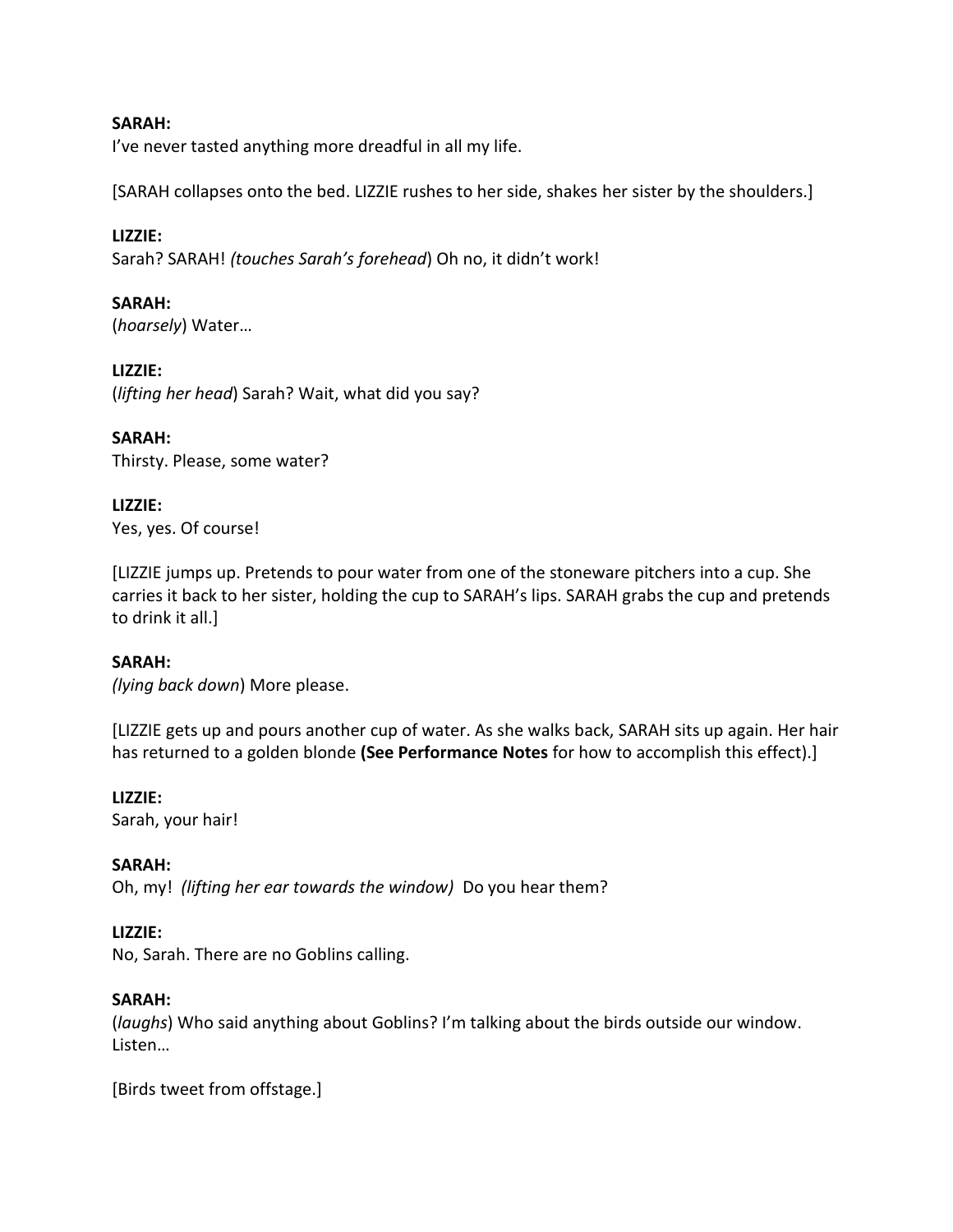# **LIZZIE:**

It's beautiful.

[LIZZIE hands SARAH the cup. SARAH takes a small sip.]

# **SARAH:**

I'm hungry.

# **LIZZIE:**

*(laughs*) What can I make you?

# **SARAH:**

(*smiles)* I thought you said something about chocolate custard?

[LIZZIE and SARAH laugh together, and exit. Offstage, the sisters quickly don aprons and bonnets to get ready for the next scene. Offstage, an actor hands LIZZIE a baby doll, wrapped in a blanket.]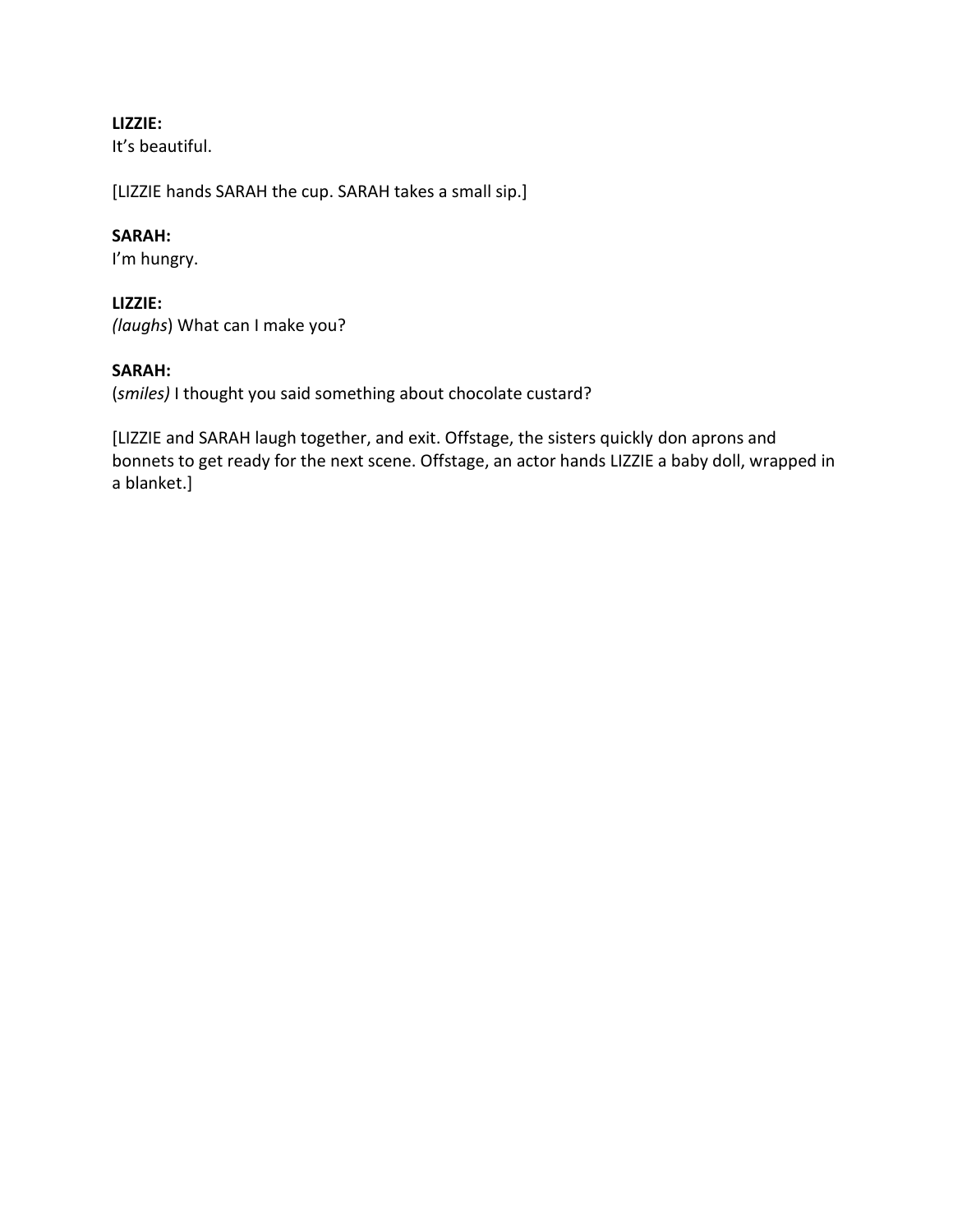# **Scene 8 – Years later**

[**Stage set:** This scene takes place in a general, nondescript place, but for staging purposes the characters can step to the very front of the stage to indicate the action is happening in an area that's not exactly the interior of the cottage.]

[NARRATOR steps forward.]

#### **NARRATOR:**

Days, weeks, months, years went by And afterwards, when both were wives

[LIZZIE and SARAH re-enter, along with CHILD #1, CHILD #2, and CHILD #3. LIZZIE and SARAH are wearing the aprons and bonnets to indicate they are now adults. LIZZIE holds the baby doll.]

[CHILDREN #1-#3 skip around the stage.]

#### **NARRATOR:**

With children of their own Sarah would call the little ones From their games and chores and runs

[SARAH motions to the three CHILDREN to come to her, and they sit in a semi-circle in front of her.]

#### **NARRATOR:**

And tell them how her sister stood In deadly peril to do her good.

#### **SARAH:**

*(to Children*) For there is no friend like a sister

#### **LIZZIE:**

(*to the Children*) In calm or stormy weather

# **SARAH:**

(*to Lizzie*) To cheer one on the tedious way, *(to audience*) Or fetch one back if one goes astray.

#### **NARRATOR:**

You've heard of J. K. Rowling, who wrote Harry Potter? Her novel The Cuckoo's Calling is based on Christina Rossetti's poetry. But Christina's most famous story is "The Goblin Market." So our tale is told, and you must know A true sister never lets you go.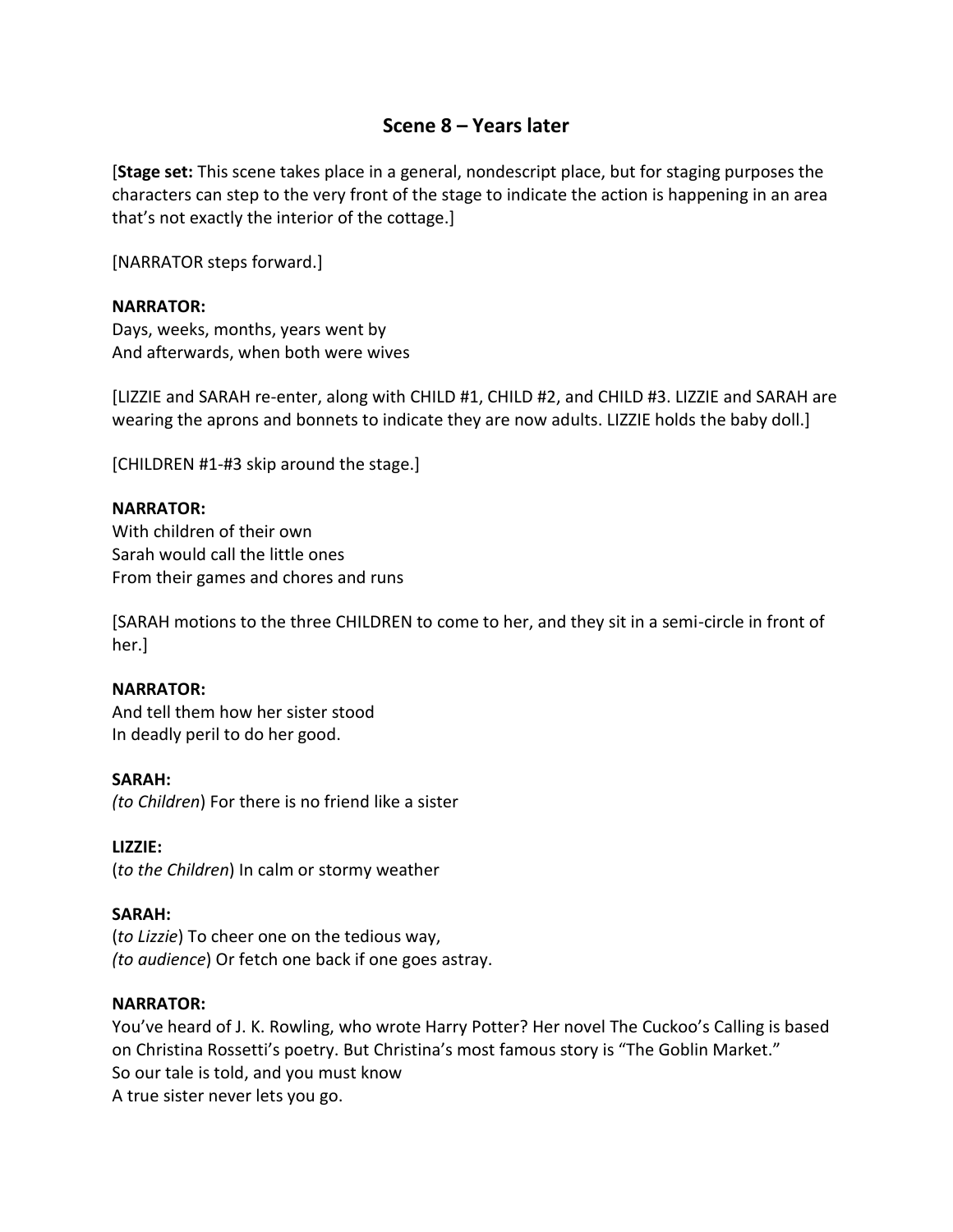

# **Performance Notes for Goblin Market**

# **THREE WAYS THAT STUDENTS AND TEACHERS CAN UTILIZE THIS PLAY**

**1.** *Students can read the play aloud while sitting in the classroom.* Ask the readers to skip all bracketed stage directions. You may prefer to rotate your actors to give all students a chance to read the speaking parts.

**2.** *Students can perform the play in the classroom.* Clear an area that can be used as the stage. Have the audience sit on the floor in front of the stage. Students in the play can make simple costumes and/or sets as described below. When the scene change, the characters "on stage" simply walk to the back of the room where they wait until their next appearance "on stage."

**3.** *Students can perform the play on stage.* Refer to the production notes that follow. Ask the actors to enter from the back of the room and move through the audience as they approach the stage.



- NARRATOR— Simple, nice clothes.
- GOBLINS— Oversized hooded sweatshirts (dark colors, no logos) with rope or cord loosely tied around their waists; brown pants or leggings and flat black shoes. Face-paint make-up is optional (Green for skin tone, black and red for around lips and eyes).

**1** 

*Stories to Grow by ©2017. All Rights Reserved.*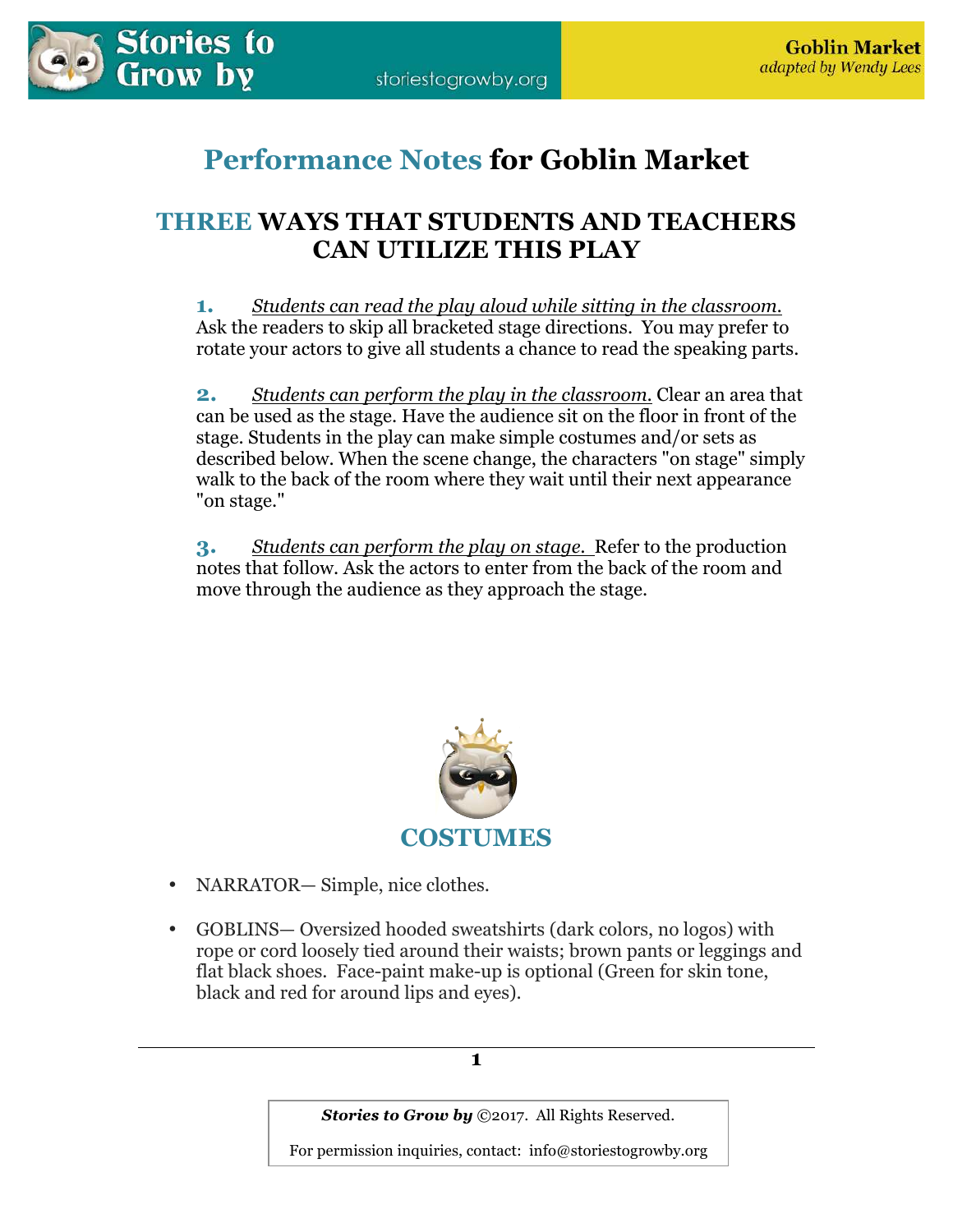

- LIZZIE— A long pastel-colored dress or blouse and long skirt, and a cape, or a shawl that ties or buttons in the front.
- SARAH— A long pastel-colored dress or blouse and long skirt, and a cape, or a shawl that ties or buttons in the front. She also has a plain white apron that ties around her waist like those that were worn during Victorian times.

 SARAH's hair color is blonde, but if the actress playing her isn't blonde she can wear a blonde wig with curls OR you can change the line "golden curl" to whatever color hair the actress has.

 A clip-on lock of hair is worn during Scene 1 only, for GOBLINS to "snip off".

 When SARAH exits at the end of Scene 4 she puts on a gray wig. She wears this wig until Scene 7. When she runs offstage in the middle of Scene 7, she takes off the gray wig, and if she had a blonde wig on before, she puts it back on. She puts the blanket up around her head so that only her face is showing.



# **Scene 1**

- Three wicker baskets of fruit to be carried by GOBLINS. Fruit can be real, plastic or cardboard. Fruit should be a colorful mix and should include strawberries, apples, and a bunch of grapes.
- Note: There needs to be at least one apple and one strawberry for GOBLIN #1 to offer SARAH, and at least one bunch of grapes for GOBLIN #2 to offer SARAH.
- Two non-breakable pitchers, one each for LIZZIE and SARAH. These should be made of plastic, to avoid breakage, but can be painted or spraypainted a reddish-orange or tan to resemble a ceramic pitcher.
- A carton of berries for GOBLIN #1.
- A pair of scissors for GOBLIN #2.
- A golden curl-this can be a piece of vellow yarn, which GOBLIN  $#3$  keeps in their pocket, until it's time to "snip" it off. GOBLIN #3 can hold one

**2** 

*Stories to Grow by ©2017. All Rights Reserved.*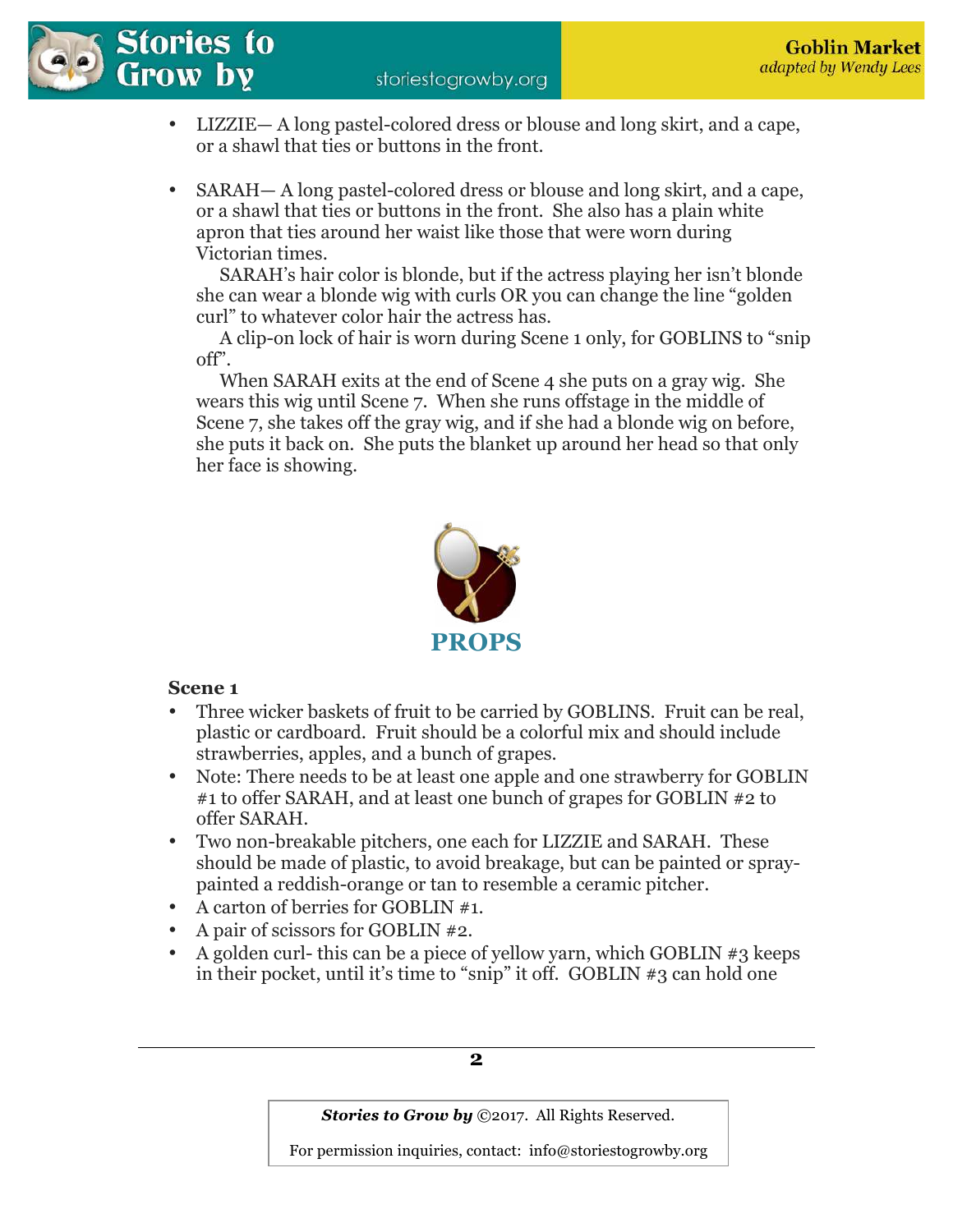end of the yarn against SARAH's head, and hold the other end outstretched, so that audience can see it. GOBLIN #2 opens and closes the scissors close to SARAH'S head, and GOBLIN #3 pull yarn away, holding it up to show audience.

# **Scene 2**

• Two bowls, stacked on table, and two spoons for LIZZIE to start putting out for dinner.

# **Scene 3**

- Embroidery materials-
- Same pitchers used in Scene 1 for LIZZIE and SARAH.

# **Scene 4**

- Same pitchers used in Scene 1 for LIZZIE and SARAH.
- A piece of fruit each for GOBLIN #1 and GOBLIN #2. These can be plastic fruits or real, or made from cardboard.
- A wicker basket of fruit for GOBLIN #3. Can be one of the baskets from Scene 1. There should be a few pieces of loose fruit to spill onto the floor. When LIZZIE pushes him, GOBLIN #3 can turn and drop the basket close to the floor.
- A pair of scissors for GOBLIN #2. a pair of scissors.
- Snipped lock of blonde hair for GOBLIN #2.

# **Scene 5**

- Flower pot for SARAH to plant seed in. Note: The seed she pulls out of her coat pocket is imaginary, as before.
- Coin purse for LIZZIE. This can be hanging on a coat rack or on the back of a chair.
- Large silver coin. This can be a circle cut from cardboard and painted or spray-painted silver, or covered in foil.

# **Scene 6**

- Coin purse and silver coin for LIZZIE.
- A very small plastic container with raspberry jam inside for LIZZIE to smear on her cheek.
- Fruit for GOBLINS.

# **Scene 7**

• A blanket for SARAH to be wrapped up in.

# **3**

*Stories to Grow by ©2017. All Rights Reserved.*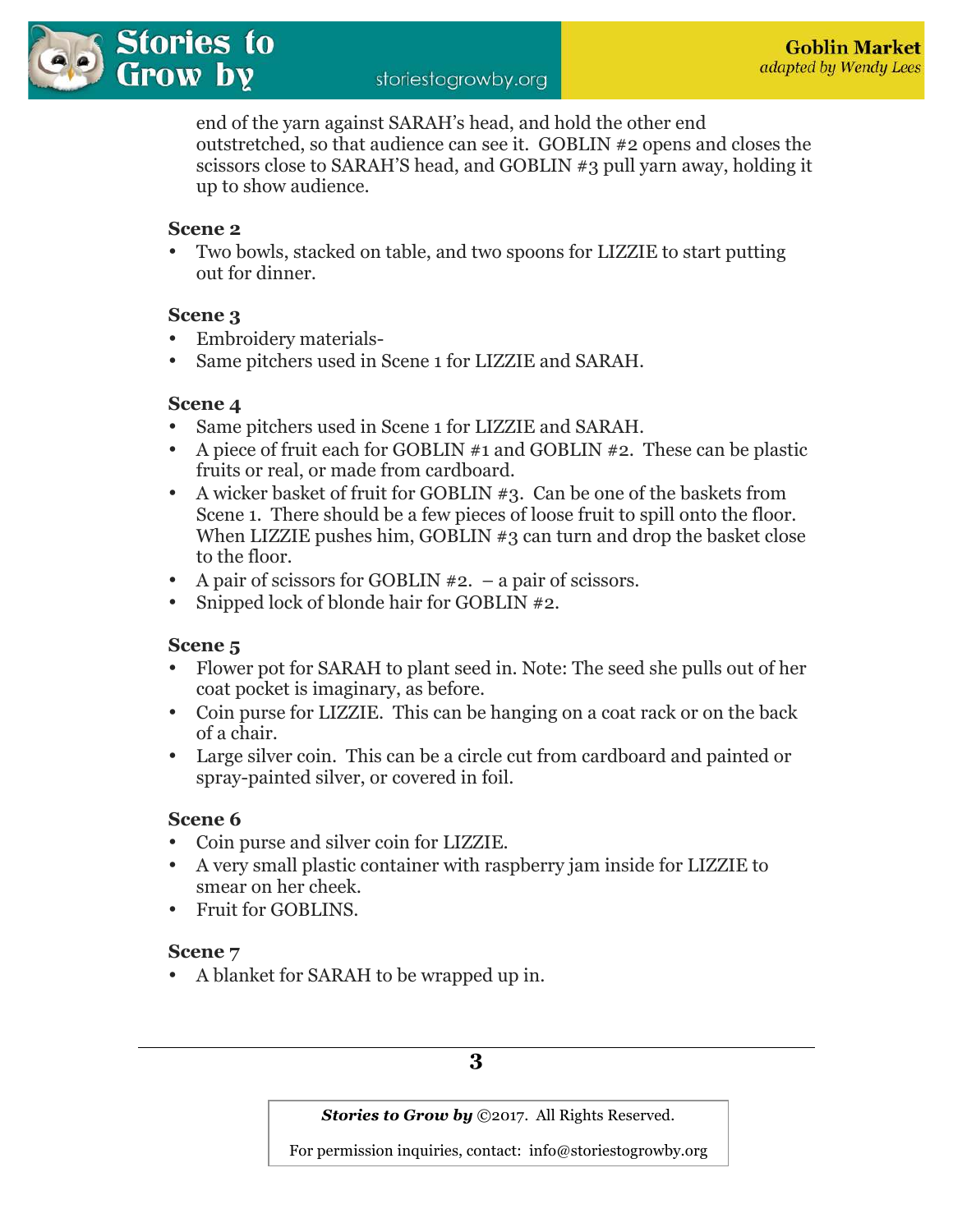storiestogrowby.org



- Pitcher of water for LIZZIE to pour from. This can be one of the pitchers they filled in Scene 4.
- A cup for LIZZIE to serve to SARAH.
- Optional: Bird sound effect to be played from off-stage. You can find bird call sound effects for free on the Internet, and specifically Youtube. Birds with the prettiest calls include nightingale, wren, robin or search "Dawn Chorus" for multiple British birds singing together at dawn. Note: If there is no bird sound effect, you can have people offstage whistle like birds.

# **Scene 8**

• A baby doll wrapped in a blanket.



The stage is divided into two sets. At one end of the stage is a forest, and at the other end is the interior of a cottage. If you want to make a backdrop it can be painted to show both locations- a darkish cluster of trees with a stream running through it on one side, and a cottage wall made of logs and a window with curtains on the other side.

 See diagram at end of set notes for an example of how you might set up the stage.

**Scene 1** – Forest/Goblin Market. There are various trees scattered around surrounding a fruit stand, which is set back a little. There is also a stream down close to the front of the stage. The stream is represented by a blue cloth.

 Fruit stand can be a dark colored table, covered in baskets of fruit. This fruit can be glued down on the baskets, or can be large cardboard cutouts of various piles of fruit. As long as the audience can see lots of colors, you can use anything to represent the fruit on the table.

To make transitions easier, when GOBLINS close up their fruits stand, they can simply cover everything with a black cloth. Another option is to put a dark colored table cloth on the table, and GOBLINS can take fruit off and place it under the table. When they set up the stand again, they either remove the cloth that's covering it, or bring fruit out from under the table.

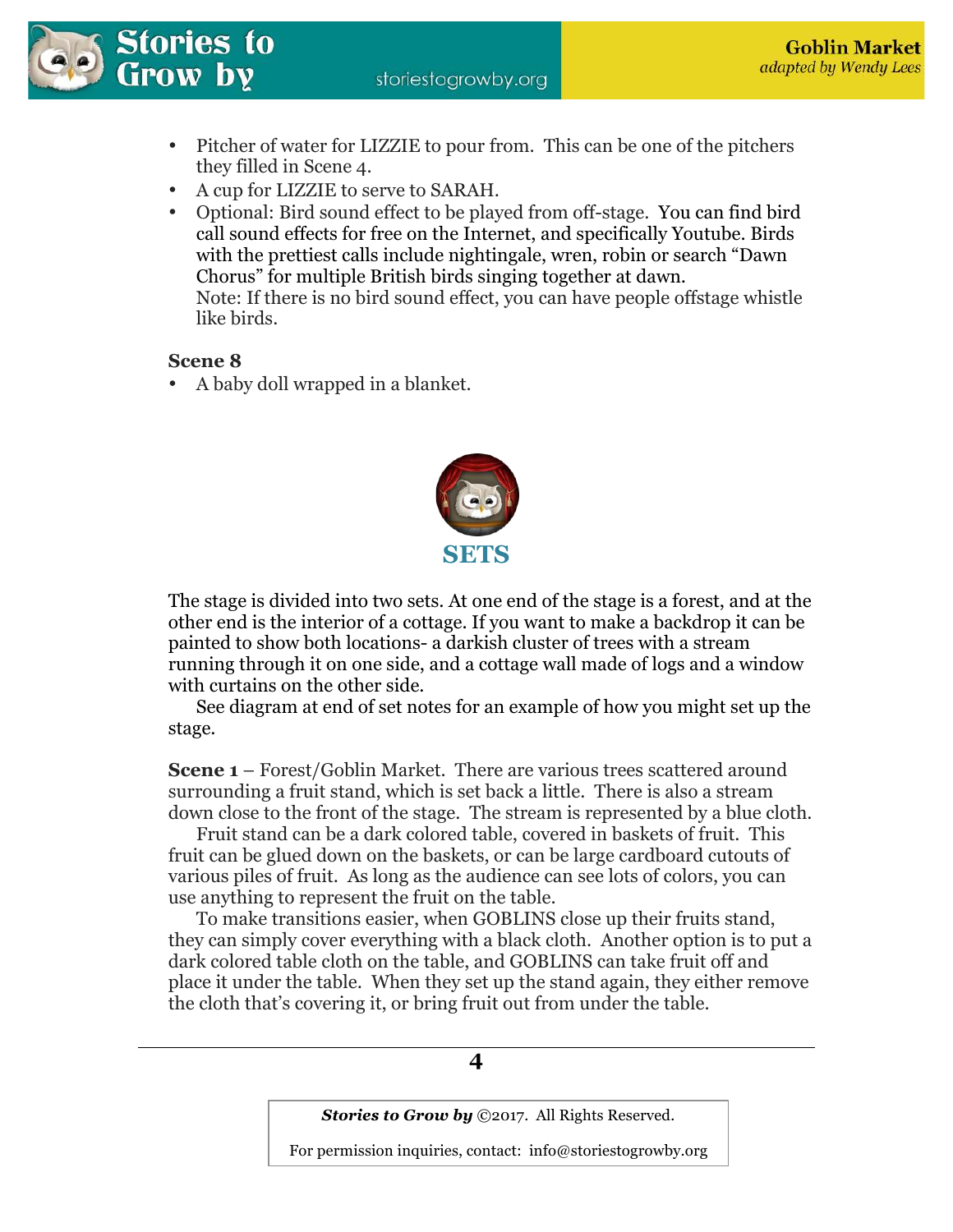

Trees can be made form cardboard. Cut basic tree-shapes out of cardboard and cutting leaves from construction paper. Glue leaves to tree branches. Tie or tape trees to stools, chairs, or milk crates, so that they can be free-standing.

**Scene 2** — Cottage of LIZZIE and SARAH. A coat rack holds an apron, and a purse. This is also where LIZZIE and SARAH hang their capes. There is a simple kitchen table with two chairs, with stacked dishes- two bowls, two plates- and basic silverware.

There is a fireplace, which can be made out of a cardboard box. Paint the box gray, or use sponges to resemble bricks. In the middle of one of the sides, paint a large black rectangle, and inside the rectangle, paint logs and flame.

 There are two beds, which can be placed very close to each other if needed for spacing. Beds can be represented with sturdy benches, each covered in a blanket and with a pillow. On top of the first blanket, place another blanket or sheet. SARAH and LIZZIE lay on top of the first blanket, and use the second blanket to pull over themselves.

 You can also make beds with sturdy chairs and some type of ottomans. Each bed is a sturdy chair with an ottoman, or something to act as an ottoman. You can use a short bench, or milk crates, or small stools.

Cover the two chairs and their ottomans with a blankets.

Place a pillows against the back of each chair. On top of the first sheet or blanket, place another blanket, any color.

 SARAH and LIZZIE will sit in the chair, with legs stretched out onto the ottoman, laying on top of the first blanket, and using the second blanket to pull over themselves.

**Scene 3** — Cottage of LIZZIE and SARAH, same as Scene 2

**Scene 4** — Forest/Goblin Market, same as Scene 1, but there is no fruit on the tables.

**Scene 5** – Cottage of LIZZIE and SARAH, same as Scene 2 & 3.

**Scene 6—** Forest/Goblin Market, same as Scene 1.

**Scene 7—** Cottage of LIZZIE and SARAH, same as Scene 2, 3 & 5.

**Scene 8—** Nondescript location. Action happens at the front of the stage, in front of all the set pieces.

**5** 

*Stories to Grow by ©2017. All Rights Reserved.*